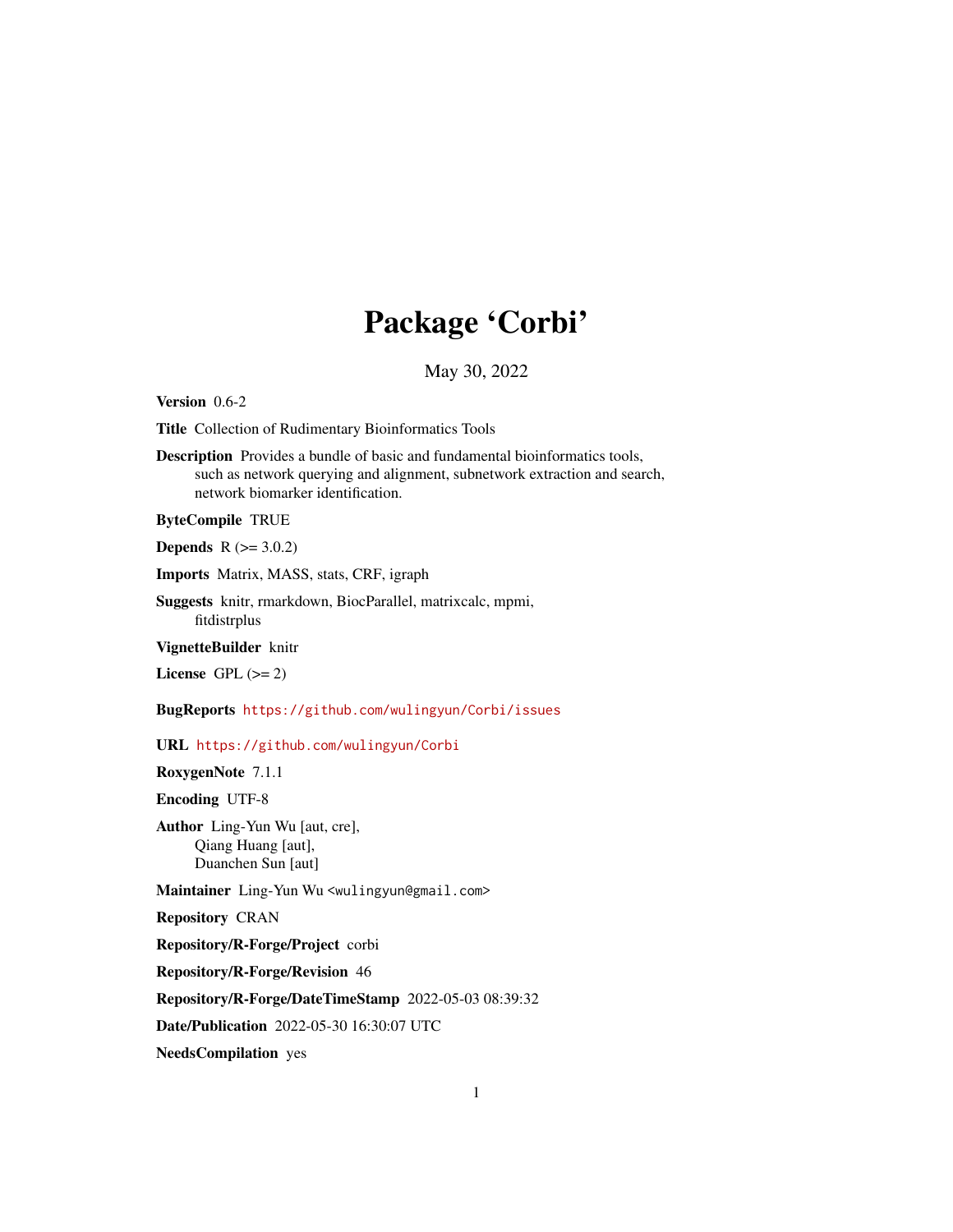## <span id="page-1-0"></span>R topics documented:

|       | 18 |
|-------|----|
|       | 19 |
|       | 20 |
|       | 21 |
|       | 24 |
|       | 24 |
|       | 25 |
|       | 26 |
|       | 27 |
|       | 27 |
|       | 28 |
|       | 29 |
|       | 30 |
|       | 30 |
|       | 31 |
|       | 32 |
|       | 32 |
| Index | 34 |
|       |    |

Corbi-package *Corbi - Collection of Rudimentary Bioinformatics Tools*

## Description

This pakcage provides a bundle of basic and fundamental bioinformatics tools.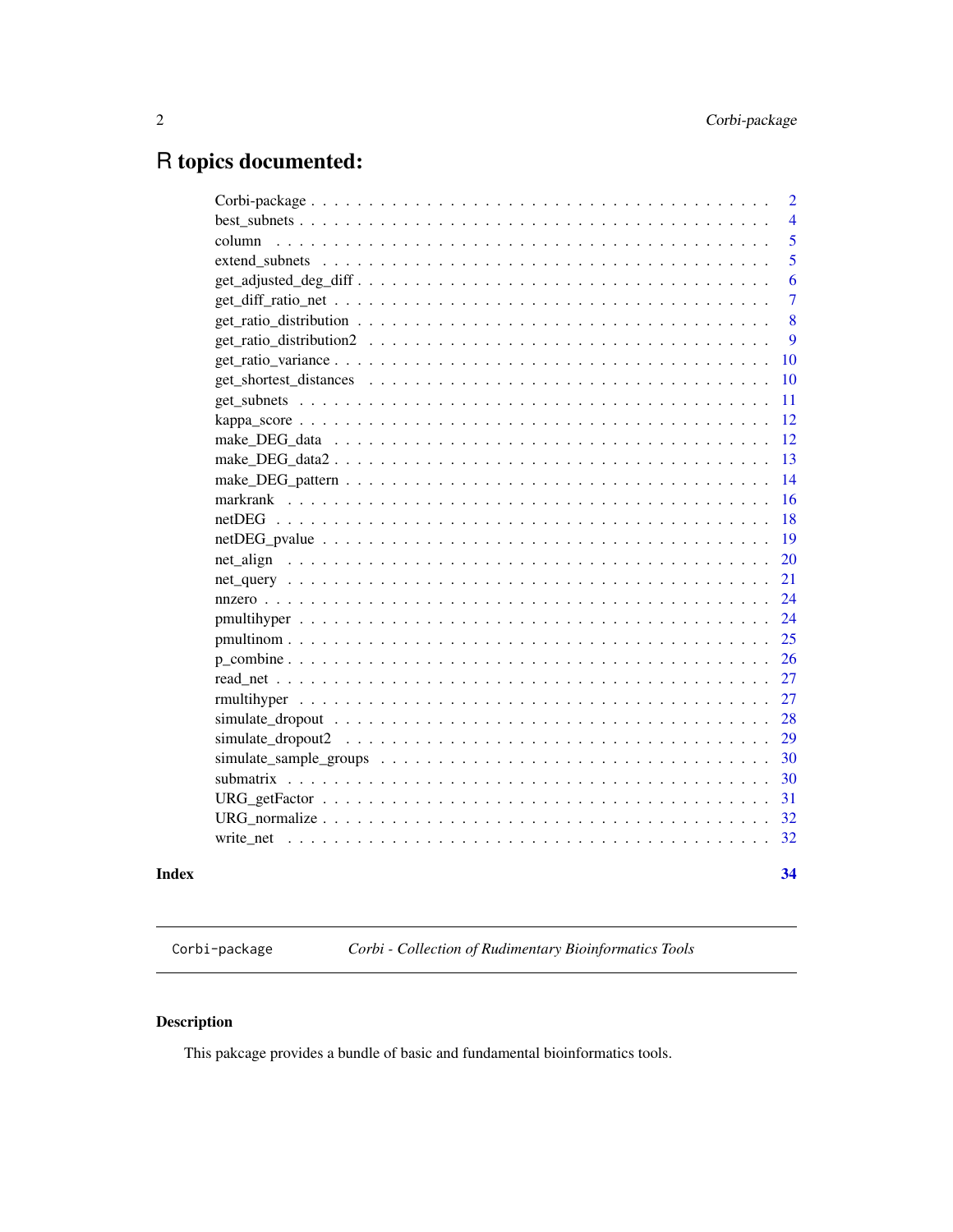## <span id="page-2-0"></span>Corbi-package 3

#### Details

These bioinformatics tools are developed by [WuLab](http://wulab.ac.cn) at Academy of Mathematics and Systems Science, Chinese Academy of Sciences.

Network querying and alignment:

- [net\\_query](#page-20-1) Network querying method based on conditional random fields
- [net\\_query\\_batch](#page-20-2) Batch processing version of [net\\_query](#page-20-1)
- [net\\_align](#page-19-1) Network alignment method based on conditional random fields

Subnetwork extraction and search:

- [get\\_subnets](#page-10-1) Enumerate all subnetworks of limited size
- [extend\\_subnets](#page-4-1) Extend subnetworks from smaller subnetworks
- [best\\_subnets](#page-3-1) Search best subnetworks that maximize given objective function

Biomarker identification:

• [markrank](#page-15-1) Biomarker identification and prioritization by integrating gene expression with biomolecular network

Differential expression analysis:

• [netDEG](#page-17-1) Sample specific differential expression analysis

Data normalization:

• [URG\\_getFactor](#page-30-1) Gene expression data normalization by the uniform ratio graph method

## References

Qiang Huang, Ling-Yun Wu, and Xiang-Sun Zhang. An Efficient Network Querying Method Based on Conditional Random Fields. Bioinformatics, 27(22):3173-3178, 2011.

Qiang Huang, Ling-Yun Wu, and Xiang-Sun Zhang. Corbi: A new R package for biological network alignment and querying. BMC Systems Biology, 7(Suppl 2):S6, 2013.

Duanchen Sun, Xianwen Ren, Eszter Ari, Tamas Korcsmaros, Peter Csermely, and Ling-Yun Wu. Discovering cooperative biomarkers for heterogeneous complex disease diagnoses. Briefings in Bioinformatics, 20(1), 89–101, 2019.

Xinhan Ye, Ling-Yun Wu. URG: a new normalization method for gene expression data based on graph model. Manuscript.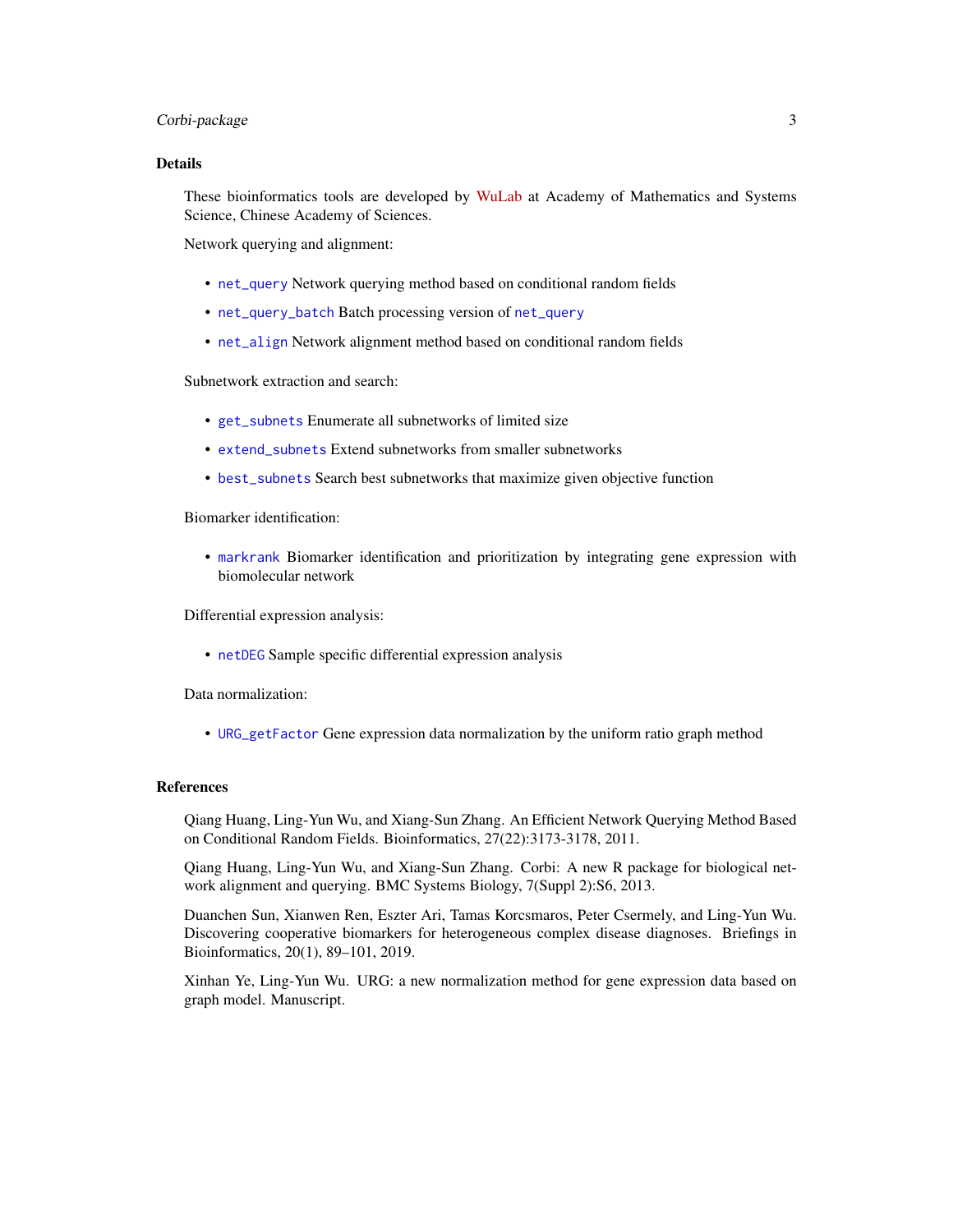<span id="page-3-1"></span><span id="page-3-0"></span>

## Description

Search best subnetworks that maximize given objective functions.

## Usage

```
best_subnets(
  func,
 net.matrix,
 max.size = 10,
 exhaust.size = 5,
 max.top = 10000
)
```
## Arguments

| func         | The objective function to maximize                                                                              |
|--------------|-----------------------------------------------------------------------------------------------------------------|
| net.matrix   | The adjacent matrix of network                                                                                  |
| max.size     | The maximal size of subnetworks                                                                                 |
| exhaust.size | The maximal size of subnetworks that use exhaustive searching strategy                                          |
| max.top      | The maiximal number of top candidates kept for evaluation of next size, used in<br>heuristic searching strategy |

## Details

Enumerate and search the best subnetworks that maximize given objective function. If the size of subnetworks <= exhaust.size, exact exhaustive searching is applied, otherwise, heuristic searching algorithm is used.

## Value

A list with the following two components:

| subnets    | The list of top subnetworks in different sizes            |
|------------|-----------------------------------------------------------|
| obj.values | The list of objective values of corresponding subnetworks |

## See Also

get\_subnets, extend\_subnets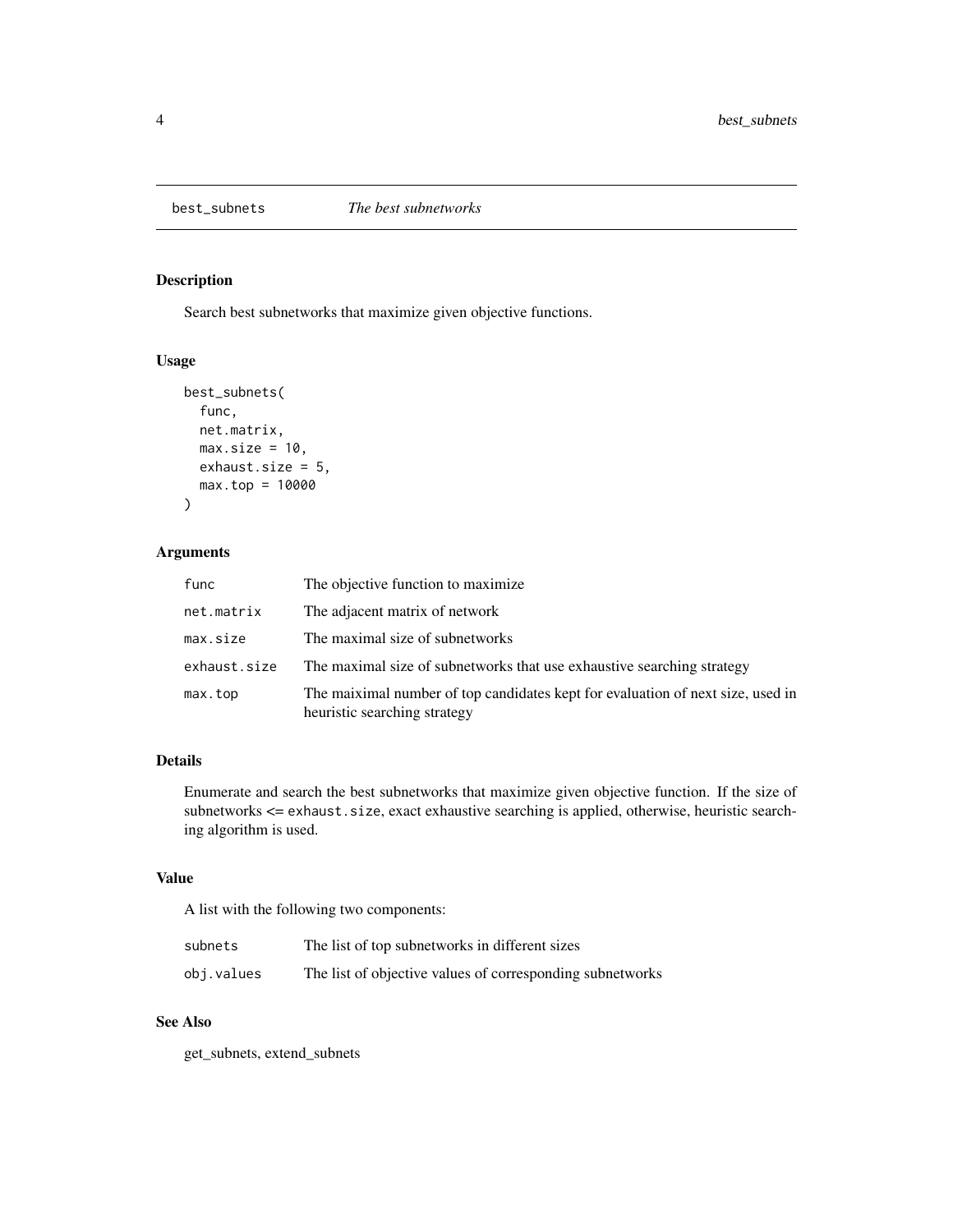#### <span id="page-4-0"></span>column 5

## Examples

```
library(Corbi)
net <- matrix(FALSE, nrow=10, ncol=10)
net[sample.int(100, 20)] <- TRUE
net <- net | t(net)
func <- function(subnet) max(subnet) - min(subnet)
result <- best_subnets(func, net, 5)
```
column *Extract a column from a matrix*

## Description

Extract a specified column from a sparse matrix rapidly

## Usage

column(m, i)

#### Arguments

| m | The matrix       |
|---|------------------|
|   | The column index |

## Details

This function implements faster column extraction algorithm for the [CsparseMatrix](#page-0-0) class in the package Matrix.

#### Value

This function will return the specified column as a vector of corresponding type.

<span id="page-4-1"></span>

| extend_subnets | Extend subnetworks from smaller subnetworks |
|----------------|---------------------------------------------|
|----------------|---------------------------------------------|

### Description

Extend subnetworks by pairwise overlapping two sets of smaller subnetworks.

## Usage

```
extend_subnets(subnet1, subnet2, size = 0)
```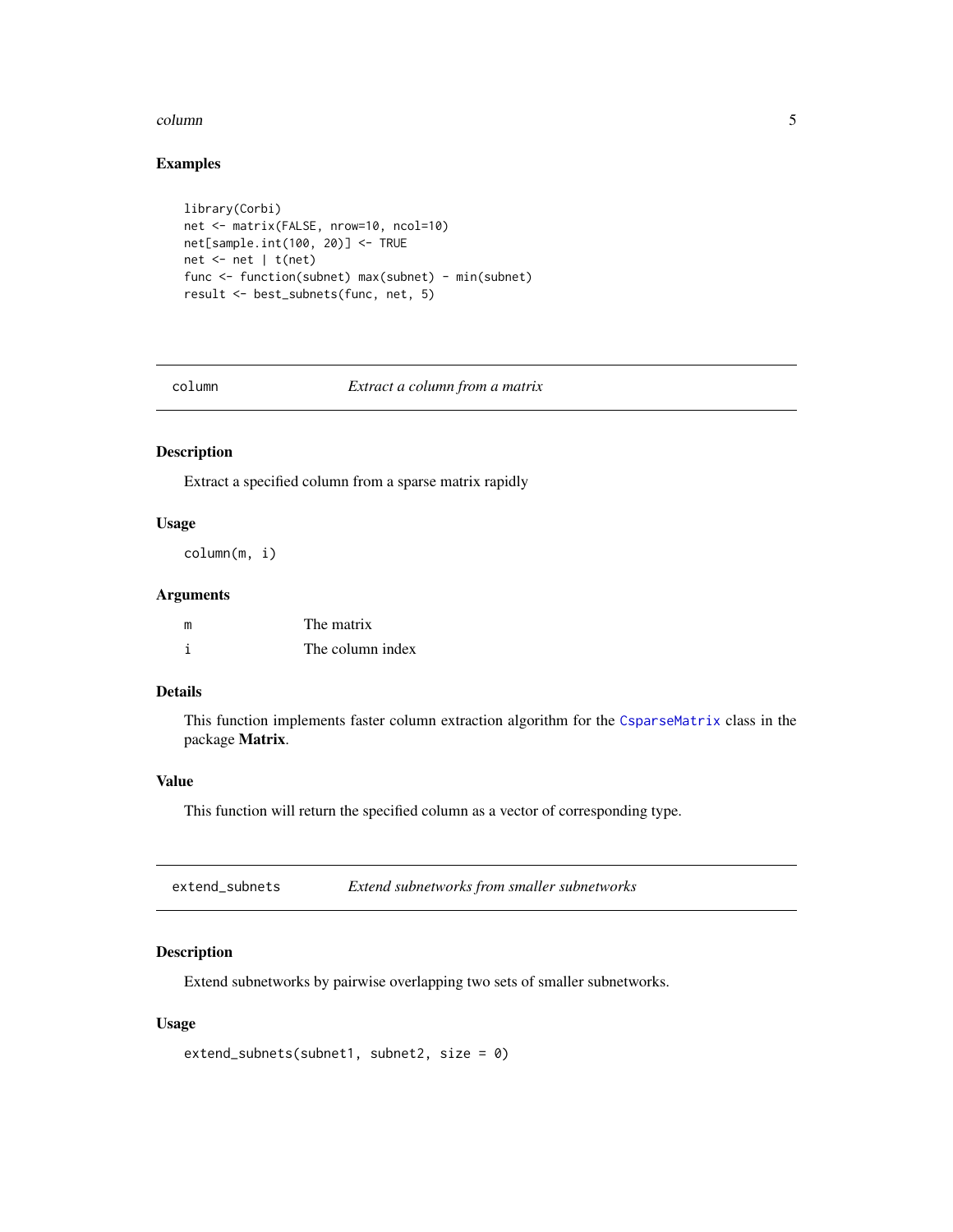#### <span id="page-5-0"></span>**Arguments**

| subnet1 | The matrix representing the first set of subnetworks  |
|---------|-------------------------------------------------------|
| subnet2 | The matrix representing the second set of subnetworks |
| size    | The desired size of extended subnetworks              |

## Details

Enumerate all possible subnetworks of desired size by pairwise overlapping two sets of subnetworks of size s1 and s2. The desired size should be between max(s1,s2)+1 and s1+s2-1. Invalid desired size will be replaced by the minimum allowed value max(s1,s2)+1.

## Value

A matrix represents the extended subnetworks, in which each row represents a subnetwork.

#### Examples

```
library(Corbi)
net <- matrix(FALSE, nrow=10, ncol=10)
net[sample.int(100, 20)] <- TRUE
net <- net | t(net)
subnets <- get_subnets(net, 3)
subnets[[4]] <- extend_subnets(subnets[[3]], subnets[[2]], 4)
```
get\_adjusted\_deg\_diff *Calculate adjusted degree differences for given network*

## Description

Calculate the adjusted degree differences for all genes in the given network.

#### Usage

```
get_adjusted_deg_diff(net, log.expr.val, scale.degree = FALSE, p = 0.5)
```
#### Arguments

| net          | The binary adjacent matrix of differential expression ratio network.                               |
|--------------|----------------------------------------------------------------------------------------------------|
| log.expr.val | Numeric vector containing the logarithmic scale gene expression values.                            |
| scale.degree | Logical variable indicating whether the degree values are scaled according to<br>the dropout rate. |
| р            | The parameter for calculating the adjusted degree differences.                                     |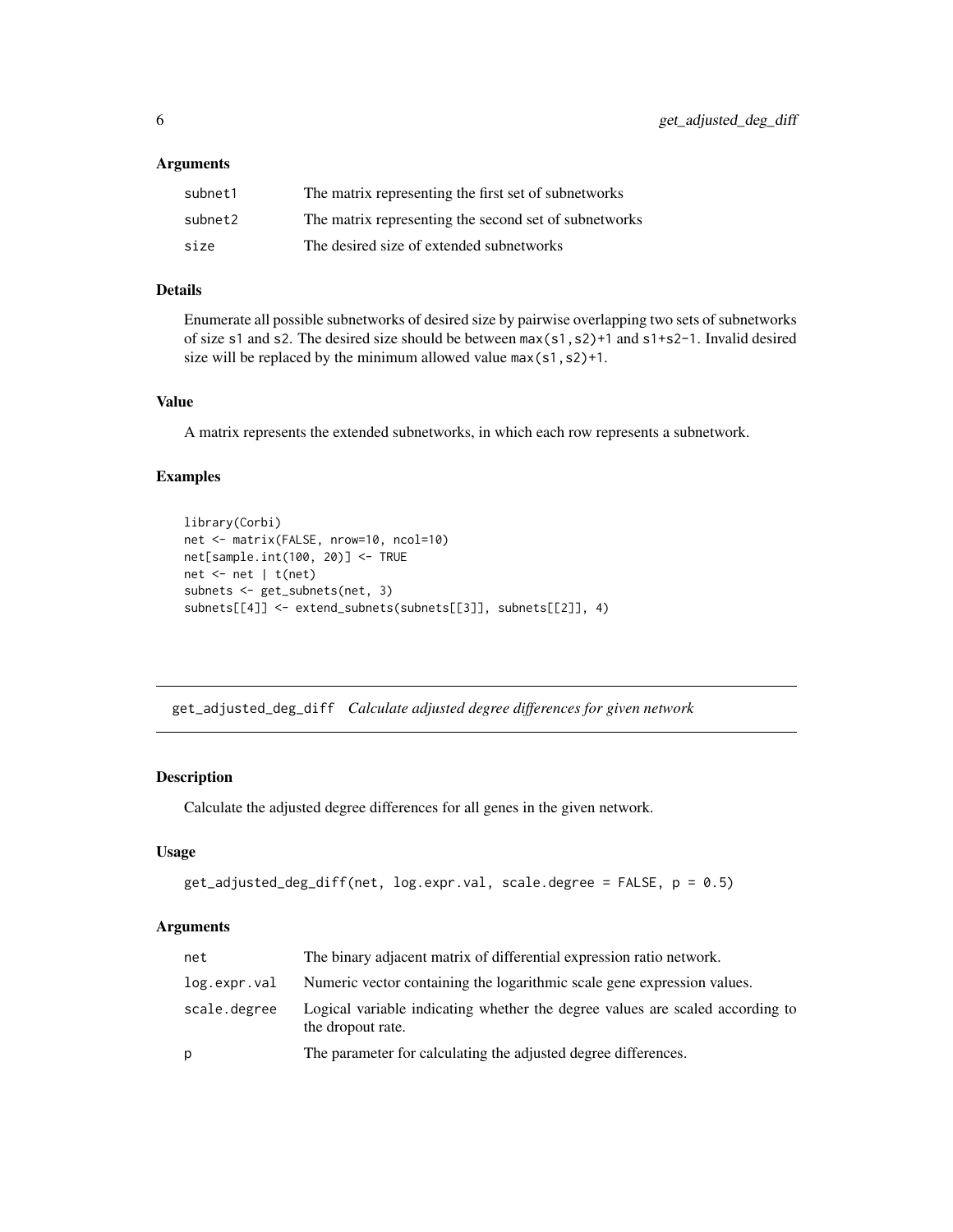## <span id="page-6-0"></span>Value

This function will return a list with the following components:

| diff   | A numeric vector containing the adjusted degree differences of all genes. |
|--------|---------------------------------------------------------------------------|
| degree | A list containing the raw degree differences and sums of all genes.       |

get\_diff\_ratio\_net *Construct differential expression ratio network*

## Description

Construct the differential expression ratio network for a single sample.

## Usage

```
get_diff_ratio_net(
  ref.ratio.dist,
  expr.val,
  log.expr = FALSE,
  scale.degree = FALSE
)
```
## Arguments

|              | ref.ratio.dist The expression ratio distribution profile returned by get_ratio_distribution<br>orget_ratio_distribution2. |
|--------------|---------------------------------------------------------------------------------------------------------------------------|
| expr.val     | Numeric vector of gene expression values in the sample.                                                                   |
| log.expr     | Logical variable indicating whether the input expression vector is in logarithmic<br>scale.                               |
| scale.degree | Logical variable indicating whether the degree values are scaled according to<br>the dropout rate.                        |

#### Value

| net    | The binary adjacent matrix of differential expression ratio network.      |
|--------|---------------------------------------------------------------------------|
| diff   | A numeric vector containing the adjusted degree differences of all genes. |
| degree | A list containing the raw degree differences and sums of all genes.       |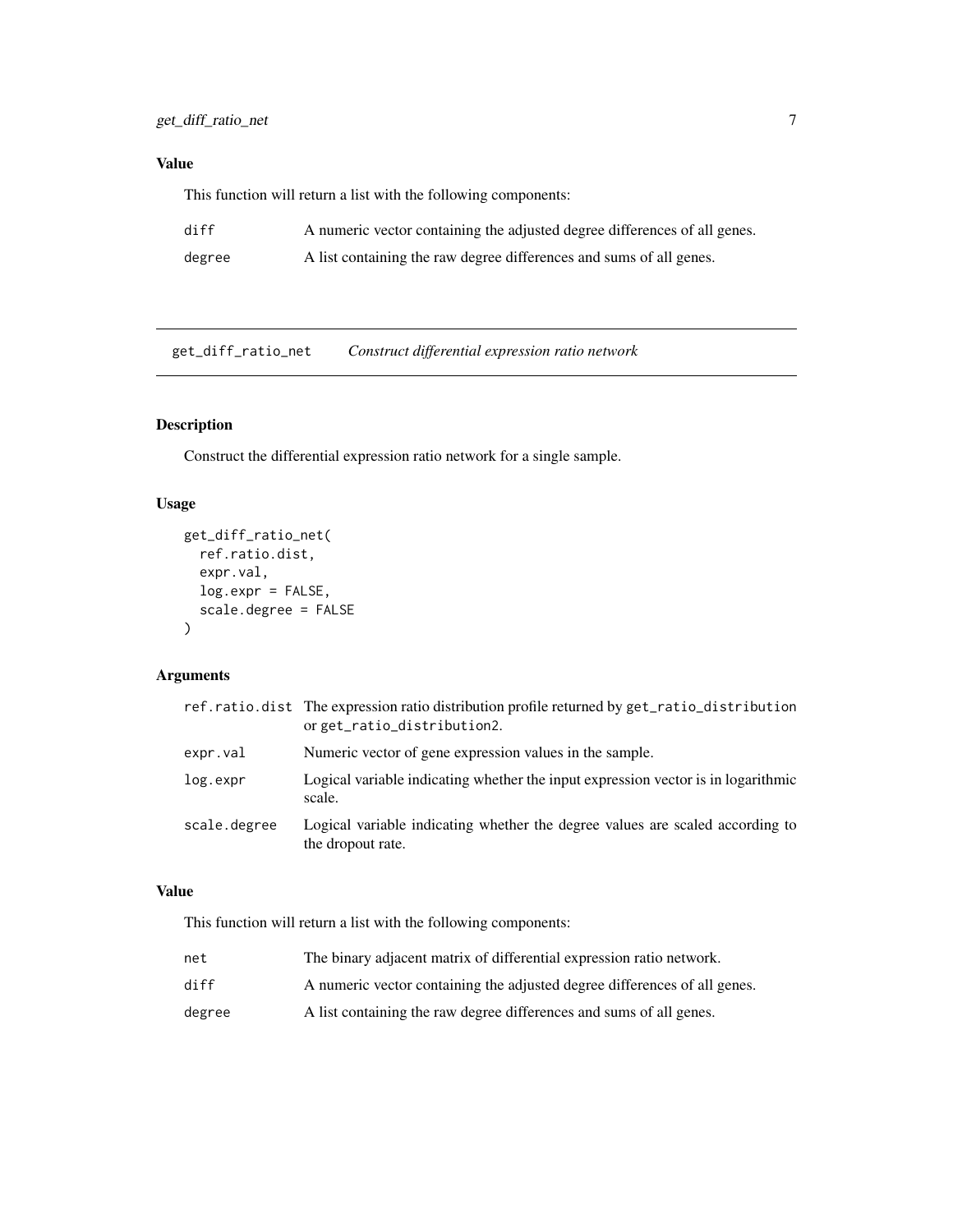```
get_ratio_distribution
```
*Calculate expression ratio distribution*

## Description

Calculate the lower and upper quantiles of expression ratios for each pair of genes, and estimate the parameters of negative binomial distribution from reference expression data.

## Usage

```
get_ratio_distribution(
  ref.expr.matrix,
 p. edge = 0.1,
  log.expr = FALSE,
  scale.degree = FALSE,
  use.parallel = FALSE
)
```
## Arguments

| ref.expr.matrix                                                                                     |
|-----------------------------------------------------------------------------------------------------|
| The reference expression matrix. Each row represents a gene and each column<br>represents a sample. |
| The expected probability of edges in the expression ratio network for a normal<br>sample.           |
| Logical variable indicating whether the input expression matrix is in logarithmic<br>scale.         |
| Logical variable indicating whether the degree values are scaled according to<br>the dropout rate.  |
| Logical variable indicating to use the BiocParallel package to accelerate com-<br>putation.         |
|                                                                                                     |

## Value

| LВ     | A numeric matrix with element $[i, j]$ represents the lower quantile of expression<br>ratios for gene pairs $(i, j)$ .    |
|--------|---------------------------------------------------------------------------------------------------------------------------|
| NB.    | A numeric vector with two elements: size and mu, which are the estimated<br>parameters of negative binomial distribution. |
| p.edge | The used input parameter p. edge.                                                                                         |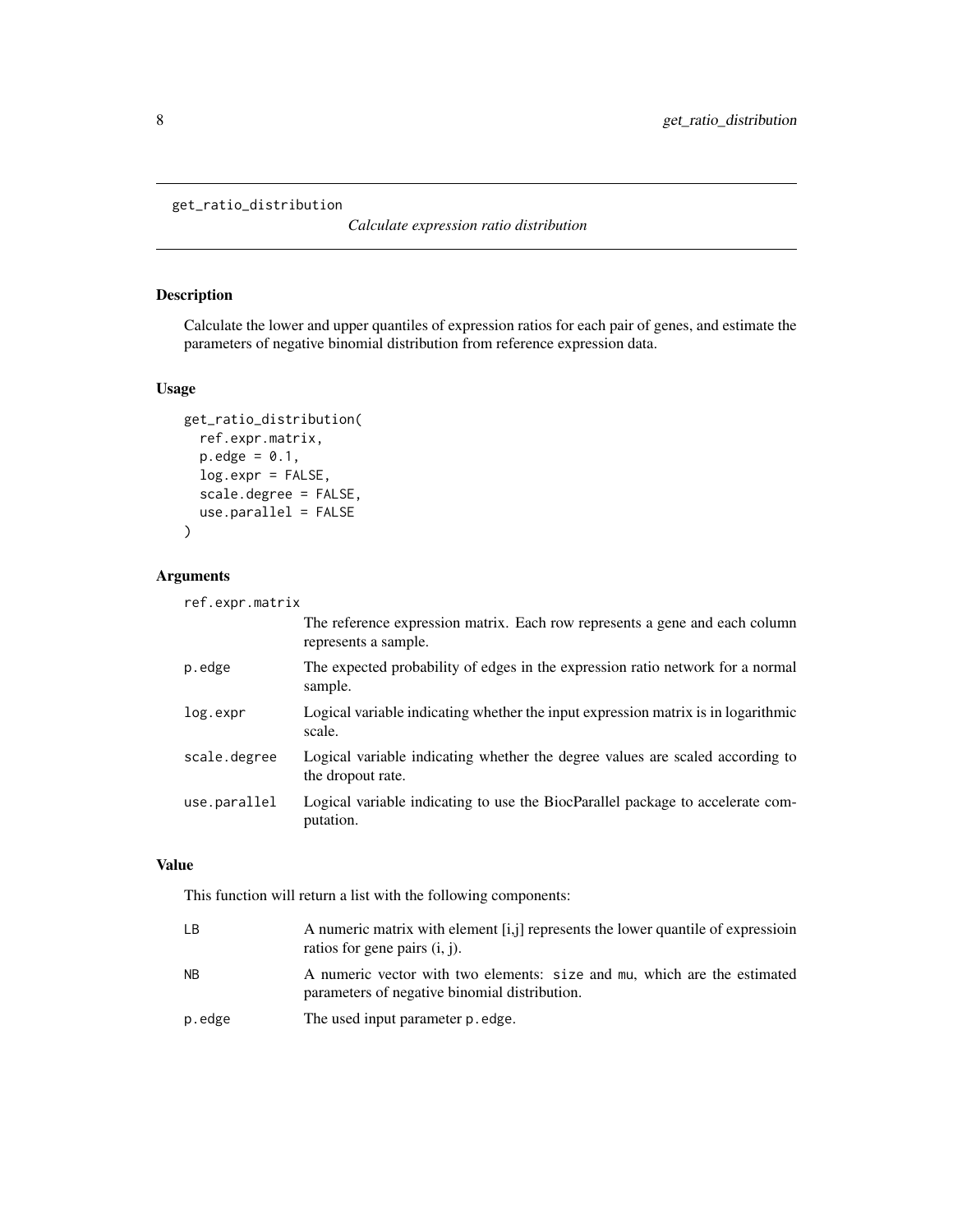<span id="page-8-0"></span>get\_ratio\_distribution2

#### Description

Calculate the lower and upper quantiles of expression ratios after trimming the extreme values, and estimate the parameters of negative binomial distribution from reference expression data.

#### Usage

```
get_ratio_distribution2(
  ref.expr.matrix,
 p. edge = 0.1,
 p.trim = 0.3,
  log.expr = FALSE,
  scale.degree = FALSE,
 use.parallel = FALSE
)
```
### Arguments

```
ref.expr.matrix
                 The reference expression matrix. Each row represents a gene and each column
                 represents a sample.
p.edge The expected probability of edges in the expression ratio network for a normal
                 sample.
p.trim The percentage of lower or upper extreme values to be trimmed from the expres-
                 sion ratios for each pair of genes.
log.expr Logical variable indicating whether the input expression matrix is in logarithmic
                 scale.
scale.degree Logical variable indicating whether the degree values are scaled according to
                 the dropout rate.
use.parallel Logical variable indicating to use the BiocParallel package to accelerate com-
                 putation.
```
## Value

| LВ     | A numeric matrix with element [i,j] represents the lower quantile of trimmed<br>expression ratios for gene pairs $(i, j)$ . |
|--------|-----------------------------------------------------------------------------------------------------------------------------|
| NB.    | A numeric vector with two elements: size and mu, which are the estimated<br>parameters of negative binomial distribution.   |
| p.edge | The used input parameter p. edge.                                                                                           |
| p.trim | The used input parameter p. trim.                                                                                           |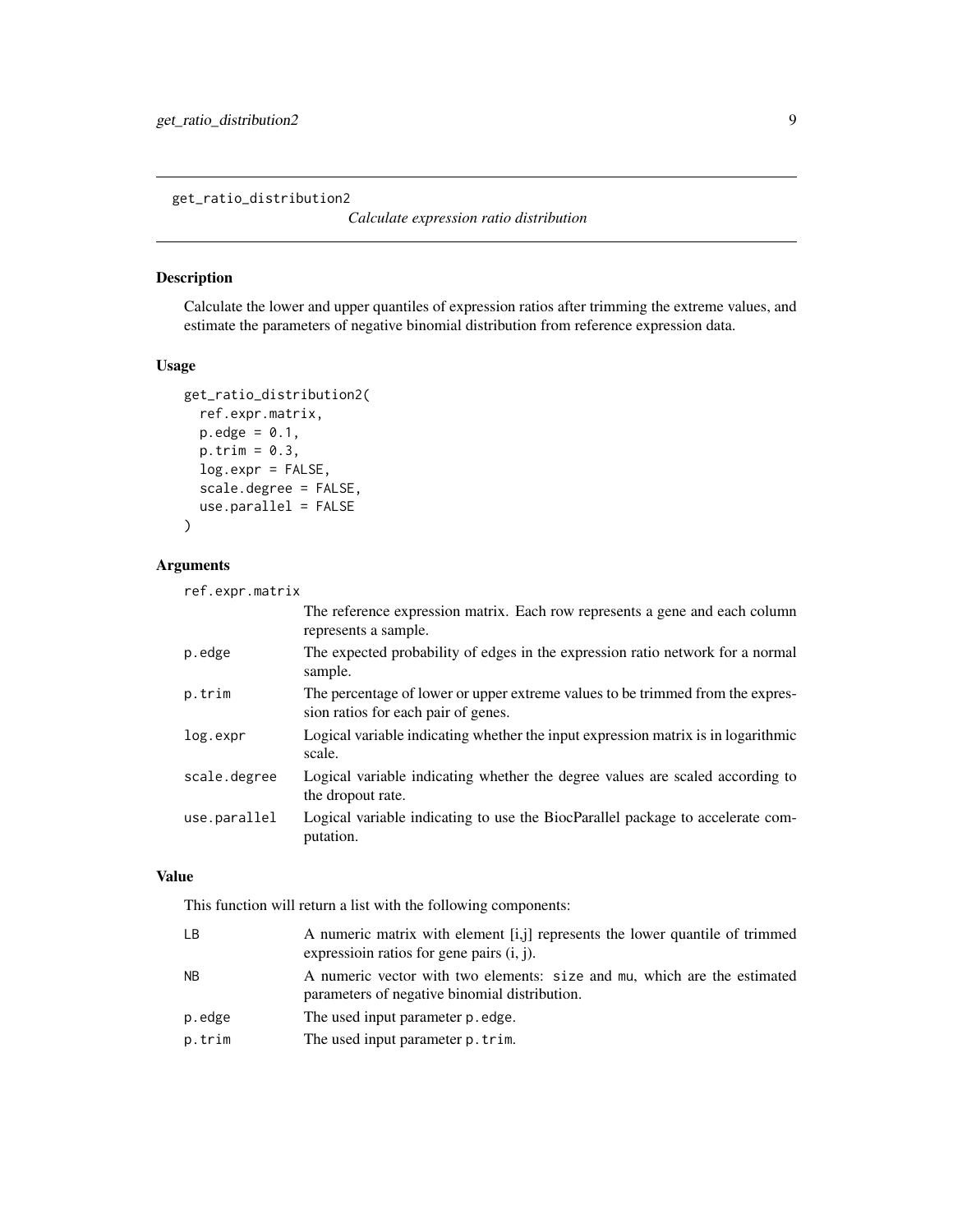<span id="page-9-0"></span>get\_ratio\_variance *Calculate expression ratio variances*

## Description

Calculate the variances of expression ratios for each pair of genes.

#### Usage

```
get_ratio_variance(expr.matrix, log.expr = FALSE)
```
#### Arguments

| expr.matrix | The expression matrix. Each row represents a gene and each column represents<br>a sample.   |
|-------------|---------------------------------------------------------------------------------------------|
| log.expr    | Logical variable indicating whether the input expression matrix is in logarithmic<br>scale. |

## Value

This function will return a numeric matrix with element [i,j] represents the variance of expressioin ratios for gene pairs (i, j).

get\_shortest\_distances

*Calculate shortest distances of unweighted network*

#### Description

Calculate all pairs of shortest distances of unweighted network

## Usage

```
get_shortest_distances(
 net.matrix,
  source.nodes = rep_len(TRUE, dim(net.matrix)[1])
\lambda
```
## Arguments

| net.matrix   | Logical adjacency matrix of given unweighted network                                         |
|--------------|----------------------------------------------------------------------------------------------|
| source.nodes | Logical vector to indicate the source nodes that need to calculate the shortest<br>distances |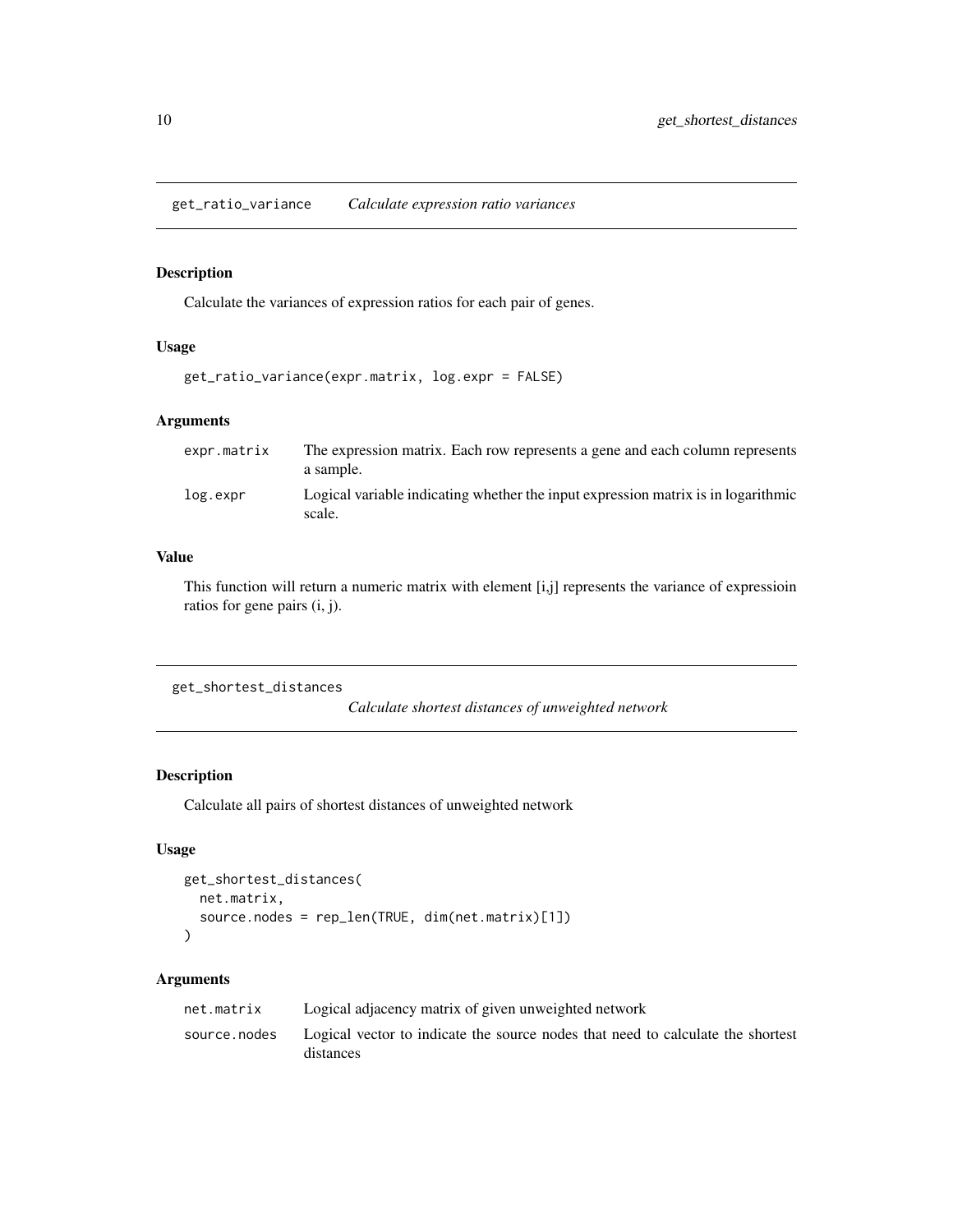## <span id="page-10-0"></span>get\_subnets 11

### Details

This function calculates all pairs of shortest distances of unweighted network by using breadth-firstsearch (BFS) algorithm.

#### Value

This function will return the shortest distance matrix, where the element [i, j] is the shortest distance between node i and j. Value -1 means unreachable. If source.nodes[i] equals FALSE, the shortest distance from i to other nodes will not be calculated and the row i will be all -1.

#### <span id="page-10-1"></span>get\_subnets *All subnetworks of limited size*

#### Description

Enumerate all subnetworks of size  $\leq$  max. size from given network.

## Usage

get\_subnets(net.matrix, max.size = 2)

## Arguments

| net.matrix | The adjacent matrix of network  |
|------------|---------------------------------|
| max.size   | The maximal size of subnetworks |

## Value

A list of generated subnetworks, with element \$i\$ corresponds the subnetworks of size \$i\$. Each element is a matrix, in which each row represents a subnetwork.

#### Examples

```
library(Corbi)
net <- matrix(FALSE, nrow=10, ncol=10)
net[sample.int(100, 20)] <- TRUE
net <- net | t(net)
subnets <- get_subnets(net, 3)
```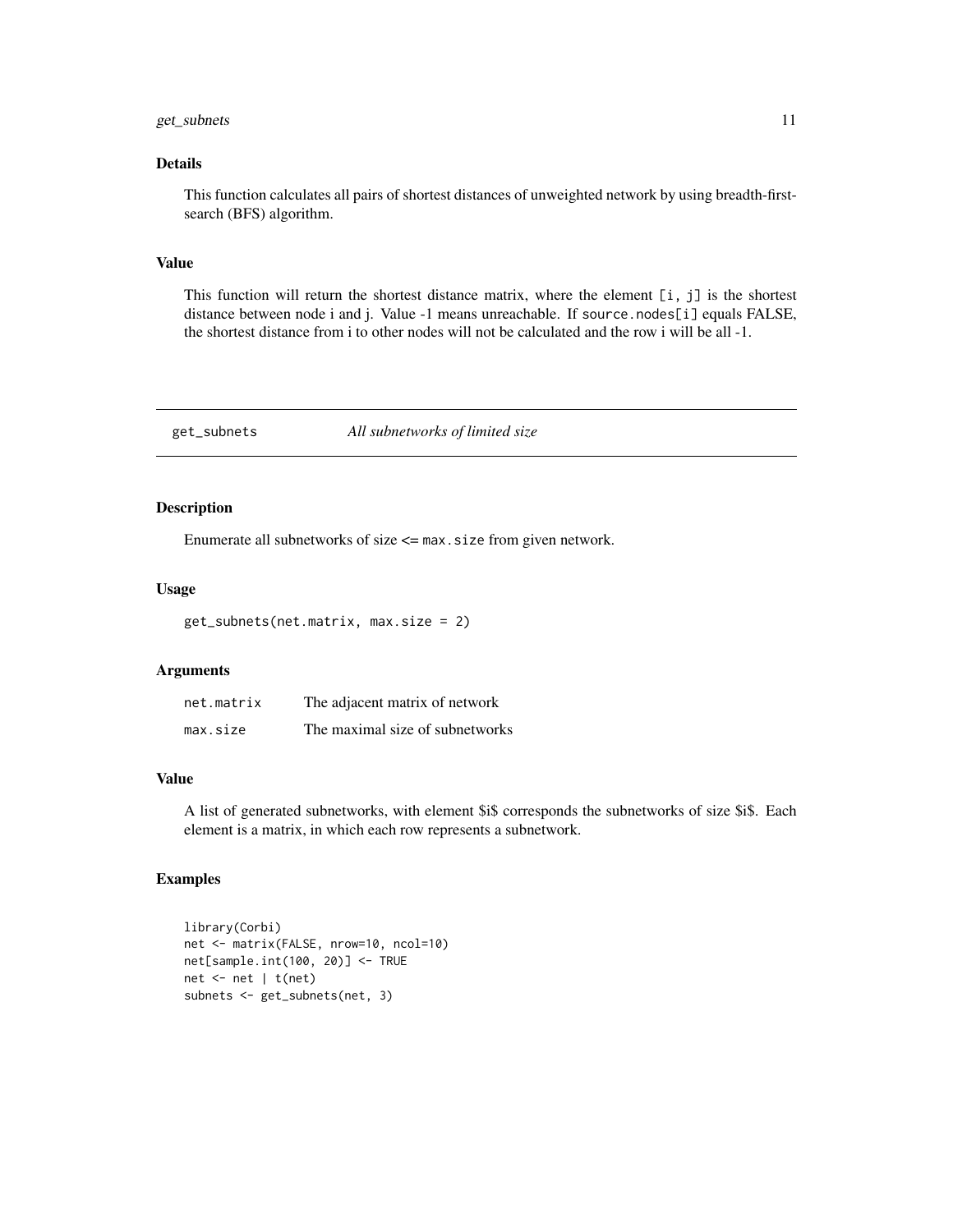<span id="page-11-0"></span>

## Description

Calculate Cohen's kappa score for two vectors.

#### Usage

kappa\_score(x1, x2)

## Arguments

| x1 | The first logical vector  |
|----|---------------------------|
| x2 | The second logical vector |

## Details

This function calculate Cohen's kappa score for two logical vectors.

## Value

The Cohen's kappa score

make\_DEG\_data *Simulate differentially expressed gene data (Gaussian)*

## Description

Generate differentially expressed gene (DEG) data from Gaussian distribution.

## Usage

```
make_DEG_data(
  n.genes,
  n.samples.A,
  n.samples.B,
  exp.macan = 8,
  exp.sd = 2,
  alpha = 0.2,
  size.factor.sd = 0.1,
  ...
\mathcal{L}
```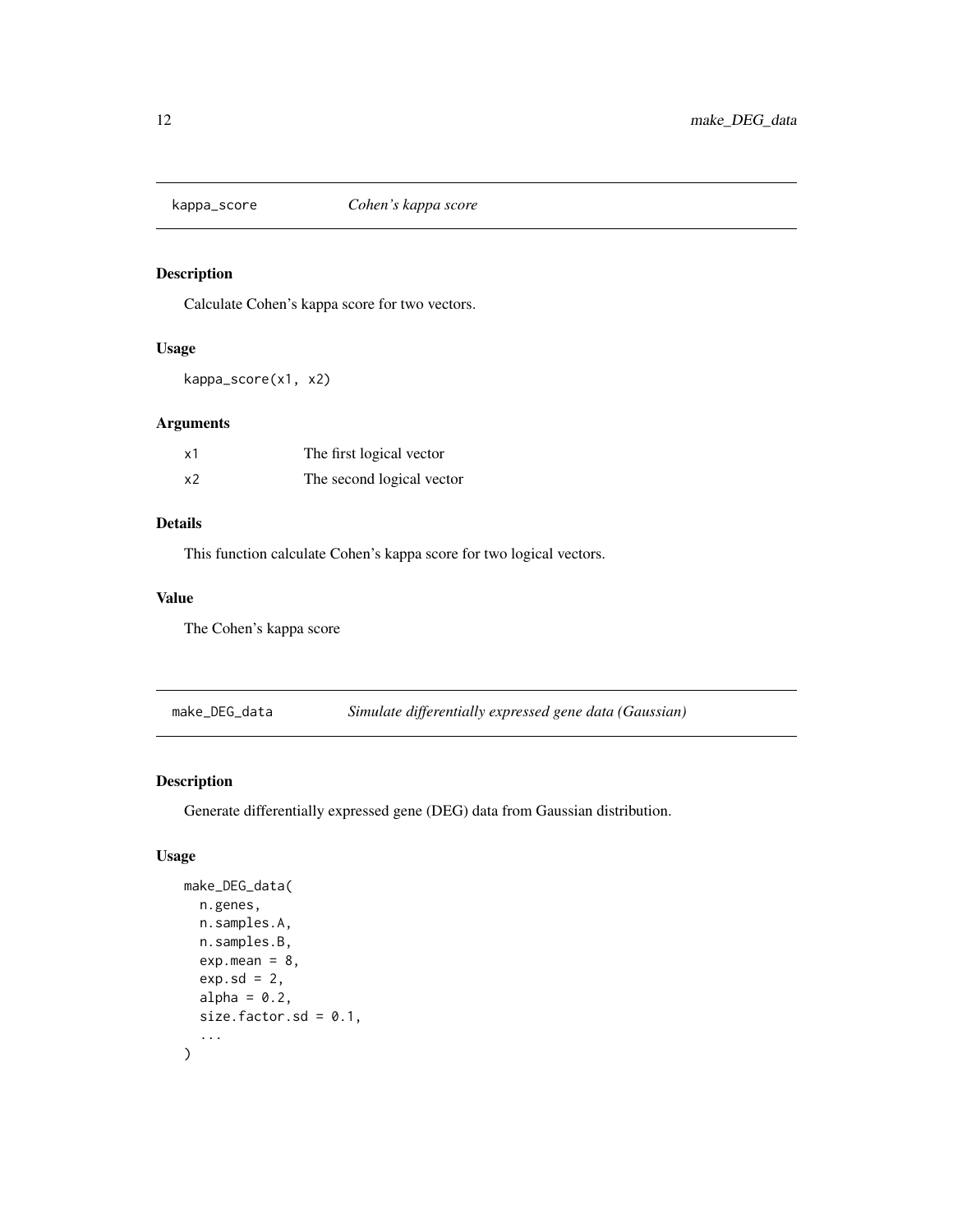#### <span id="page-12-0"></span>Arguments

| n.genes     | The total number of genes in the simulated data.                                                     |
|-------------|------------------------------------------------------------------------------------------------------|
| n.samples.A | The number of samples in the group A.                                                                |
| n.samples.B | The number of samples in the group B.                                                                |
| exp.mean    | The mean of log-normal distribution that determines gene-specific expression<br>mean.                |
| exp.sd      | The standard deviation of log-normal distribution that determines gene-specific<br>expression means. |
| alpha       | The dispersion ratio of gene-specific expression standard deviation to mean.                         |
|             | size. factor. sd The standard deviation of size factors for samples.                                 |
| $\cdots$    | The parameters passed to function make_DEG_pattern.                                                  |

## Details

The expression values of each gene are assumed following a Gaussian distribution with genespecific mean, which follows a log-normal distribution. The size factor for each sample follows a Gaussian distribution with zero mean and specific standard deviation. The heterogeneity of gene expression data is simulated by using the function [make\\_DEG\\_pattern](#page-13-1).

#### Value

This function will return a list with the following components:

| DEG.    | The matrix of simulated DEG pattern, which is generated by make DEG pattern.                         |
|---------|------------------------------------------------------------------------------------------------------|
| countsA | The expression matrix of group A. Each row represents a gene and each column<br>represents a sample. |
| countsB | The expression matrix of group B. Each row represents a gene and each column<br>represents a sample. |

make\_DEG\_data2 *Simulate differentially expressed gene data (Negative binomial)*

#### Description

Generate differentially expressed gene (DEG) data from negative binomial distribution.

#### Usage

```
make_DEG_data2(
 n.genes,
 n.samples.A,
  n.samples.B,
  exp.macan = 8,exp.sd = 2,
```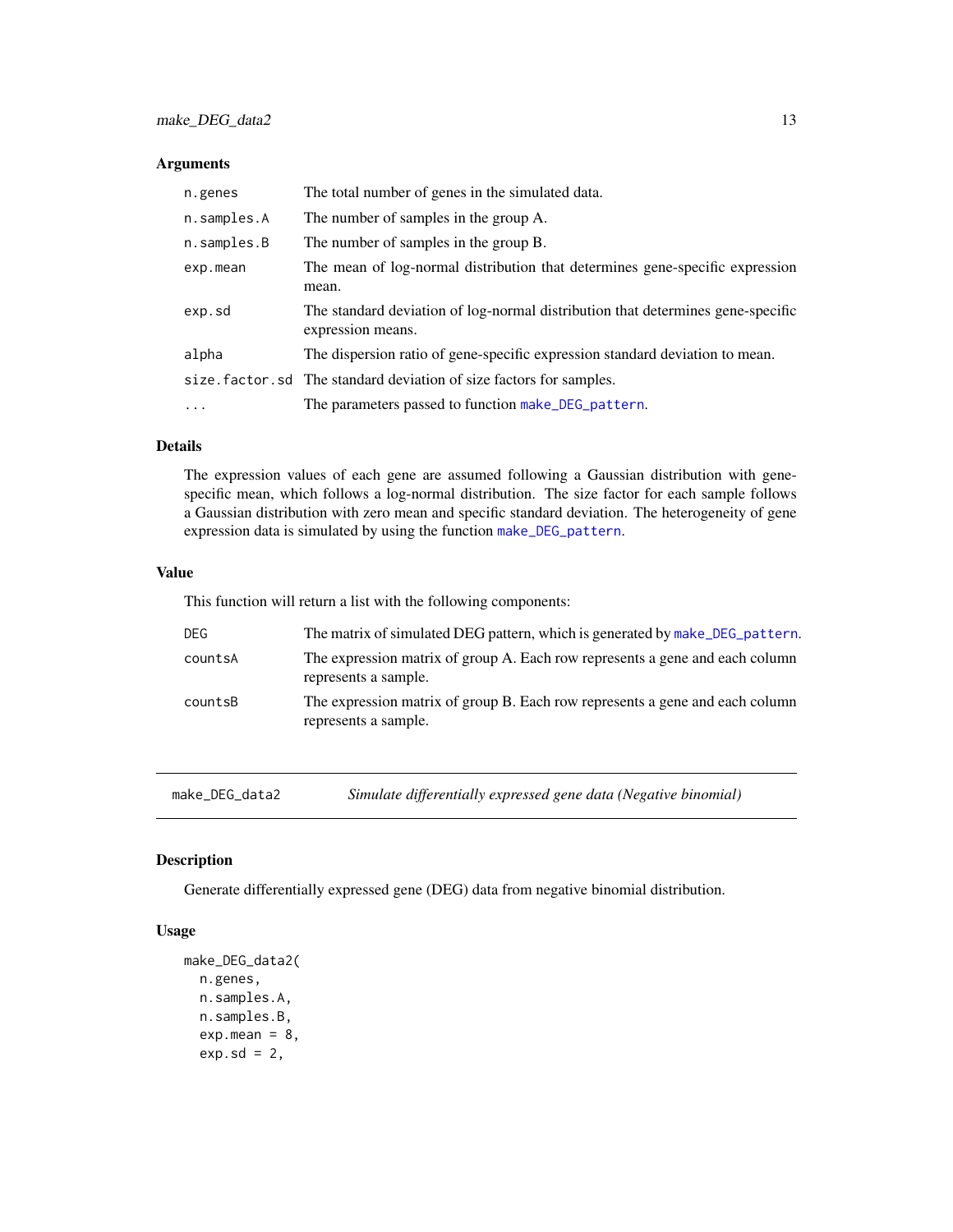```
dispersion = NULL,
  size.factor.sd = 0.1,
  ...
\mathcal{L}
```
#### Arguments

| n.genes     | The total number of genes in the simulated data.                                                                          |
|-------------|---------------------------------------------------------------------------------------------------------------------------|
| n.samples.A | The number of samples in the group A.                                                                                     |
| n.samples.B | The number of samples in the group B.                                                                                     |
| exp.mean    | The mean of log-normal distribution that determines gene-specific expression<br>mean.                                     |
| exp.sd      | The standard deviation of log-normal distribution that determines gene-specific<br>expression mean.                       |
| dispersion  | The dispersion parameter for negative binomial distribution. The default values<br>are determined by the expression mean. |
|             | size. factor. sd The standard deviation of size factors for samples.                                                      |
| $\cdots$    | The parameters passed to function make_DEG_pattern.                                                                       |

## Details

The expression values of each gene are assumed following a negative binomial distribution with gene-specific mean, which follows a log-normal distribution. The size factor for each sample follows a Gaussian distribution with zero mean and specific standard deviation. The heterogeneity of gene expression data is simulated by using the function [make\\_DEG\\_pattern](#page-13-1).

### Value

This function will return a list with the following components:

| DEG     | The matrix of simulated DEG pattern, which is generated by make DEG pattern.                         |
|---------|------------------------------------------------------------------------------------------------------|
| countsA | The expression matrix of group A. Each row represents a gene and each column<br>represents a sample. |
| countsB | The expression matrix of group B. Each row represents a gene and each column<br>represents a sample. |

<span id="page-13-1"></span>make\_DEG\_pattern *Simulate differentially expressed gene pattern*

## Description

Generate complicated differentially expressed gene (DEG) pattern to simulate varied degree of heterogeneity.

<span id="page-13-0"></span>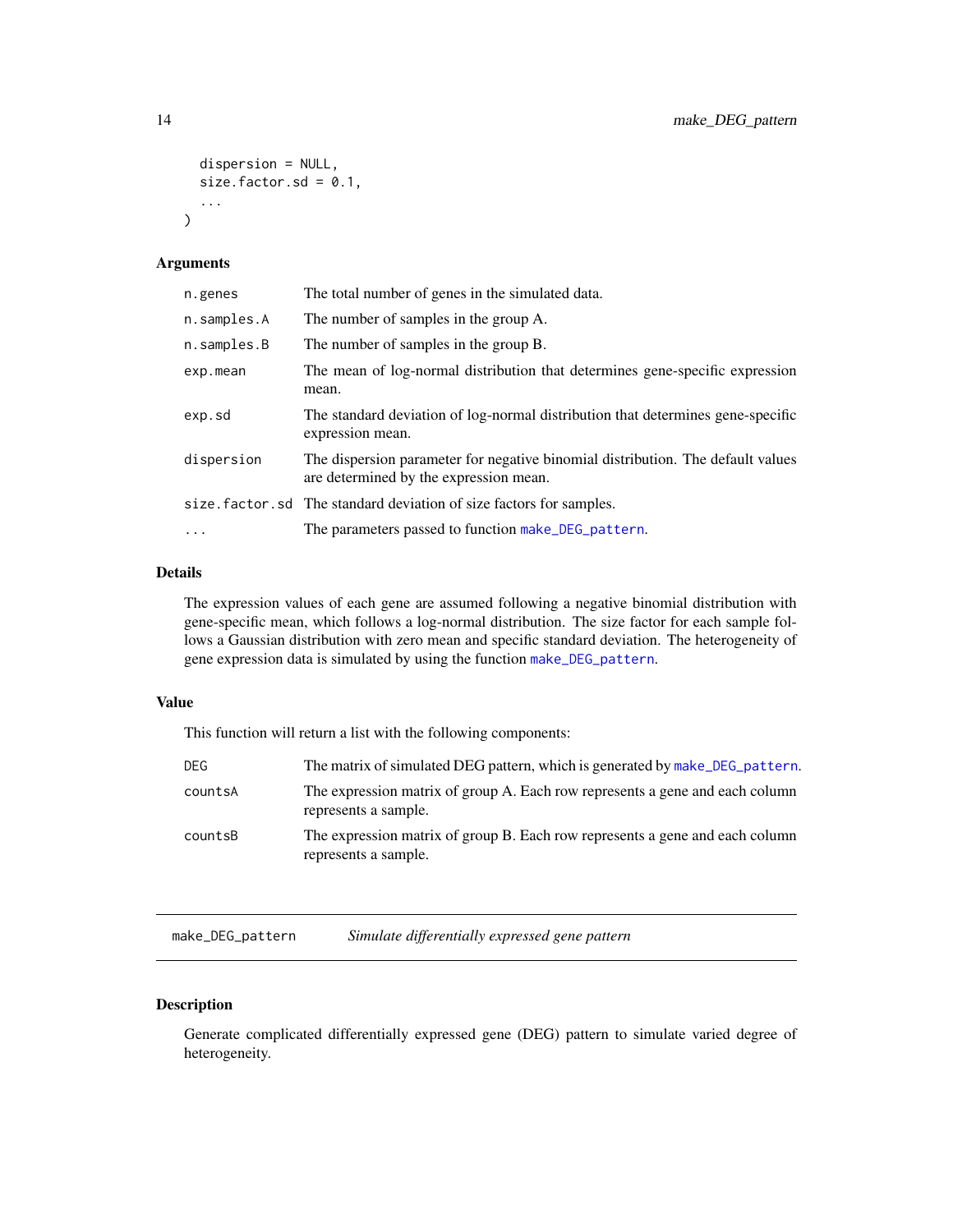make\_DEG\_pattern 15

## Usage

```
make_DEG_pattern(
  n.genes,
  n.samples,
  fold.change = 2,
  gene.rate = 0.3,
  sample.rate = 1,
  active rate = 1,
  up.rate = 0.5\mathcal{L}
```
## Arguments

| n.genes     | The total number of genes in the simulated data.                                        |
|-------------|-----------------------------------------------------------------------------------------|
| n.samples   | The total number of samples in the simulated data.                                      |
| fold.change | The fold change level of DEGs.                                                          |
| gene.rate   | The proportion of DEGs to all genes.                                                    |
| sample.rate | The proportion of abnormal samples to all samples.                                      |
| active.rate | The probability that a DEG is truely differentially expressed in an abnormal<br>sample. |
| up.rate     | The proportion of up-regulated DEGs to all DEGs.                                        |

## Details

The heterogeneity of gene expression pattern is mainly controlled by two parameters: sample.rate and active.rate. If both parameters are equal to 1, the gene expression pattern will be homogeneous, otherwise heterogeneous.

## Value

| FC.    | The matrix of simulated fold changes. Each row represents a gene and each<br>column represents a sample. |
|--------|----------------------------------------------------------------------------------------------------------|
| gene   | The vector of gene status: 1 for up-regulated, -1 for down-regulated, and 0 for<br>normal genes.         |
| sample | The vector of sample status: 1 for abnormal, and 0 for normal samples.                                   |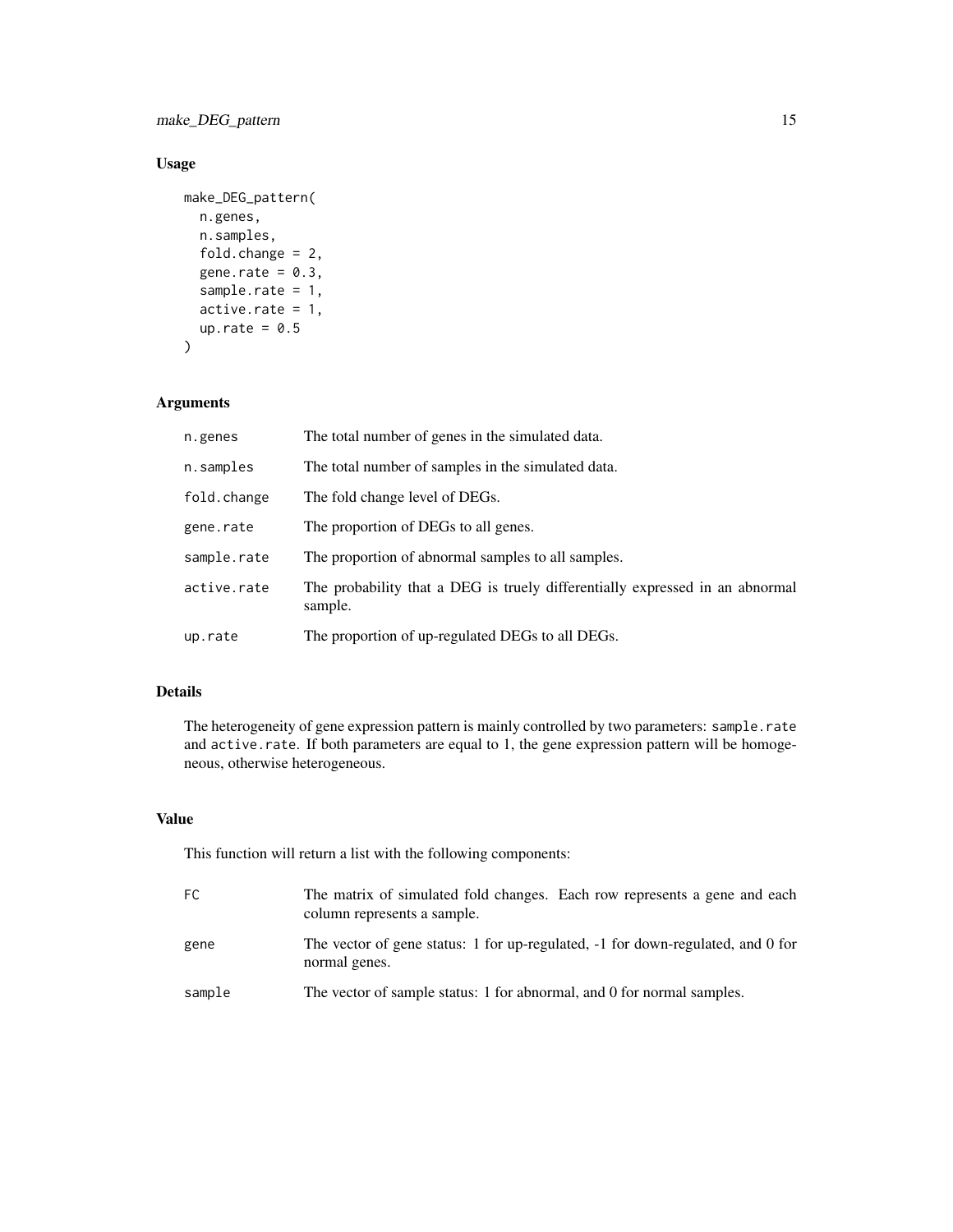<span id="page-15-1"></span><span id="page-15-0"></span>markrank *MarkRank*

## Description

MarkRank is a novel proposed network-based model, which can identify the cooperative biomarkers for heterogeneous complex disease diagnoses.

## Usage

```
markrank(
 dataset,
  label,
 adj_matrix,
 alpha = 0.8,
  lambda = 0.2,
  eps = 1e-10,E_value = NULL,
  trace = TRUE,d = Inf,Given_NET2 = NULL
)
```
## Arguments

| dataset    | The microarray expression matrix of related disease. Each row represents a<br>sample and each column represents a gene.                                                                                                                                                                                                                                                                        |
|------------|------------------------------------------------------------------------------------------------------------------------------------------------------------------------------------------------------------------------------------------------------------------------------------------------------------------------------------------------------------------------------------------------|
| label      | The 0-1 binary phenotype vector of dataset samples. The size of label must<br>accord with the sample number in dataset.                                                                                                                                                                                                                                                                        |
| adj_matrix | The 0-1 binary adjacent matrix of a connected biological network. Here the<br>node set should be the same order as the gene set in expression matrix.                                                                                                                                                                                                                                          |
| alpha      | The convex combination coefficient of network effect and prior information vec-<br>tor $E_{\text{value}}$ . The range of alpha is in $[0,1]$ . A larger alpha will lay more<br>emphasis on the network information. The default value is 0.8.                                                                                                                                                  |
| lambda     | In the random walk-based iteration, matrix A1 reflects the stucture information<br>of the biological network, whereas matrix A2 reflects the cooperative effect of<br>gene combinations. Parameter lambda is the convex combination coefficient of<br>two network effects. The range of lambda is in $[0, 1]$ . A larger lambda will lay<br>more emphasis on the A1. The default value is 0.2. |
| eps        | The stop criteria for the iterative solution method. The default value is 1e-10.                                                                                                                                                                                                                                                                                                               |
| E_value    | A vector containing the prior information about the importance of nodes. De-<br>fault is the absolute Pearson correlation coefficient (PCC).                                                                                                                                                                                                                                                   |
| trace      | Locaical variable indicated whether tracing information on the progress of the<br>gene cooperation network construction is produced.                                                                                                                                                                                                                                                           |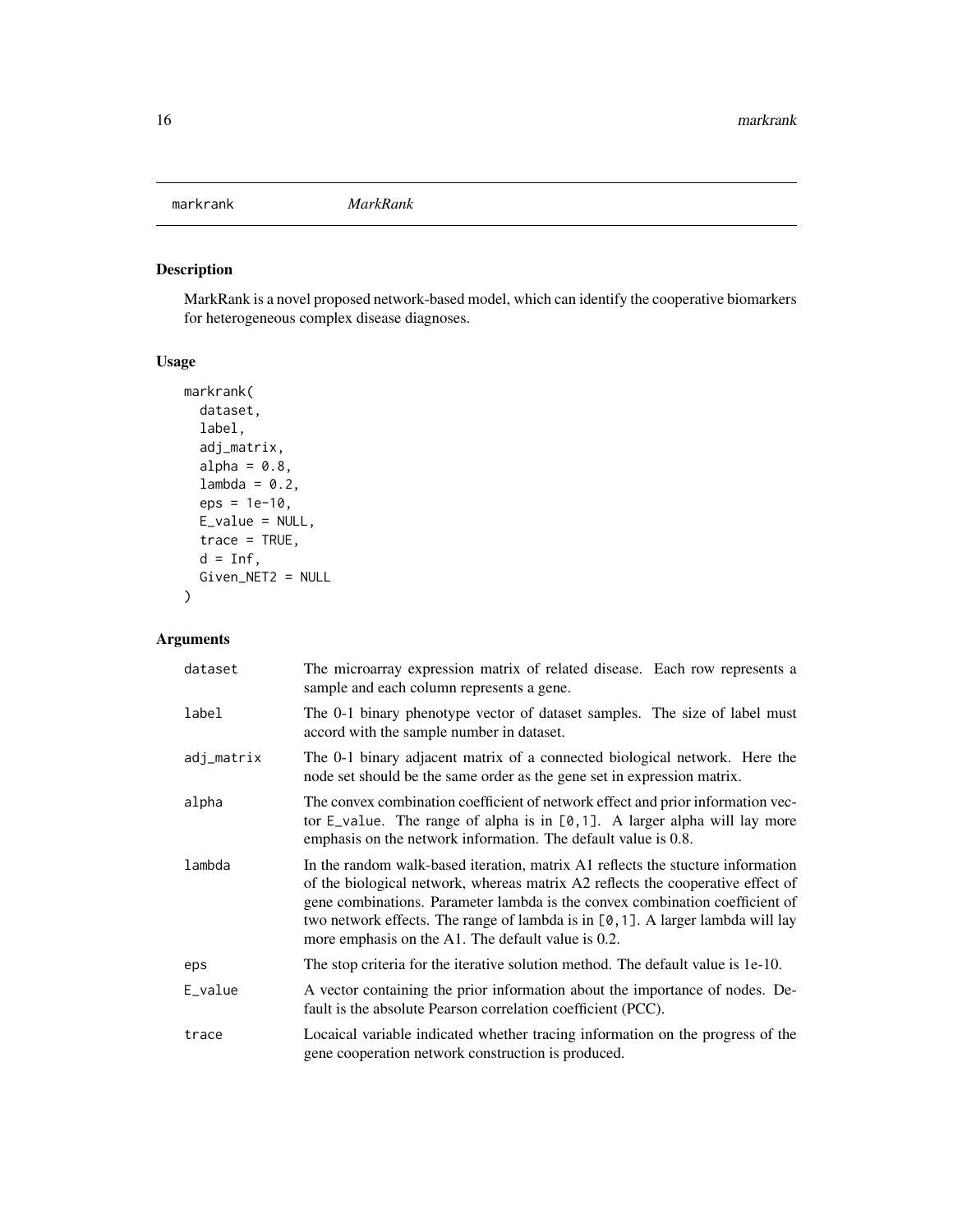#### markrank 17

| d          | Threshold for simplifying the $G_2$ computation. Only the gene pairs whose<br>shortest distances in PPI network are less than d participate in the G 2 compu-<br>tation. The default value is Inf. |
|------------|----------------------------------------------------------------------------------------------------------------------------------------------------------------------------------------------------|
| Given NET2 | Whether a computed cooperation network is given for tuning parameter. See<br>Details for a more specific description.                                                                              |

## Details

MarkRank is a network-based biomarker identification method to prioritize disease genes by integrating multi-source information including the biological network, e.g protein-protein interaction (PPI) network, the prior information about related diseases, and the discriminative power of cooperative gene combinations. MarkRank shows that explicit modeling of gene cooperative effects can greatly improve biomarker identification for complex disease, especially for diseases with high heterogeneity.

MarkRank algorithm contains mainly two steps: 1) The construction of gene cooperation network G\_2 and 2) a random walk based iteration procedure. The following descriptions will help the users to using markrank more convenient:

1) As for the construction of the gene cooperation network, we suggest the user to set trace=TRUE to output the  $G_2$  computation process. The  $G_2$  construction step finished if the output number is identical to the gene number of the input expression matrix. The parameter d introduced the structure information of used biological network to facilitate the construction of G\_2, only the gene pairs whose shortest distances in network are less than d participate the G\_2 computation. We suggest d=Inf, the default value, to fully use the information of expression matrix. If the user given a preset d, the distance matrix of input network dis will be returned.

2) MarkRank uses a random-walk based iteration procedure to score each gene. The detailed formula is:

 $score = alpha*[landa*A1 + (1-lambda)*A2]*score + (1-alpha)*E_value.$ 

The users could set an appropriate parameter settings in their pracitical application. Our suggested value is alpha=0.8 and lambda=0.2. The model input parameter combinations and iteration steps will be returned in output components initial\_pars and steps, respectively. Because the iteration step is separate with the cooperation network construction, the user can use the parameter Given\_NET2 to tune the model parameters. In detail, the user could set

Given\_NET2 = result\$NET2

in markrank input to avoid the repeated computation of  $G_2$ , where the object result is the returned variable of markrank function.

3) The final MarkRank score for each gene is in output score. The users could sort this result and use the top ranked genes for further analysis.

#### Value

| score        | The vector of final MarkRank scores for each gene.                |
|--------------|-------------------------------------------------------------------|
| steps        | The final iteration steps in random walk based scoring procedure. |
| NFT2         | The weighted adjacent matrix of gene cooperation network.         |
| initial_pars | The initial/input parameter values used in MarkRank.              |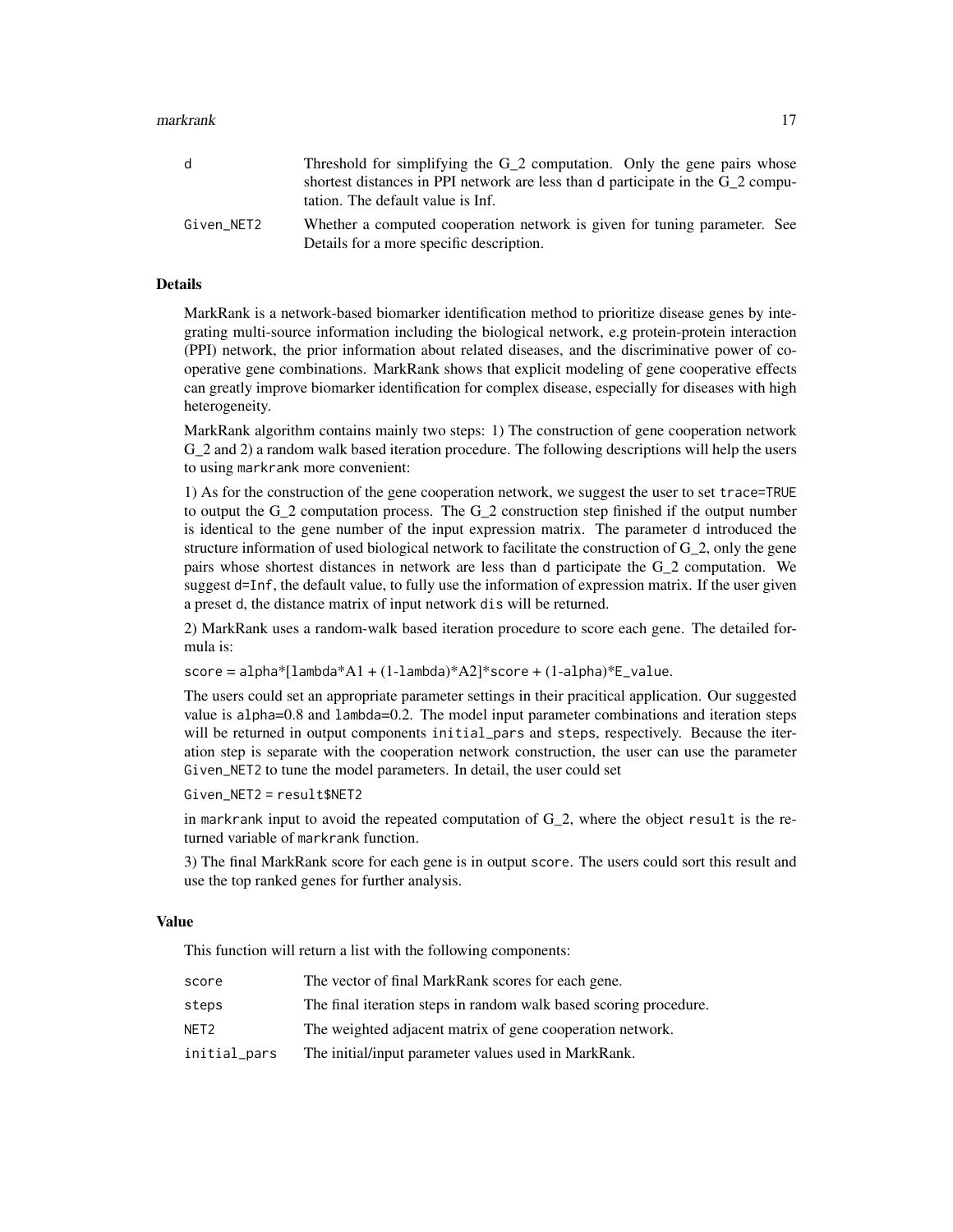<span id="page-17-0"></span>dis The pairwise distance matrix of input network. This variable will be Null if input d=Inf.

#### References

Duanchen Sun, Xianwen Ren, Eszter Ari, Tamas Korcsmaros, Peter Csermely, Ling-Yun Wu. Discovering cooperative biomarkers for heterogeneous complex disease diagnoses. Briefings in Bioinformatics, 20(1), 89–101, 2019.

<span id="page-17-1"></span>netDEG *netDEG: Differentially expressed gene identification method*

#### Description

Perform netDEG for two group samples.

#### Usage

```
netDEG(
  ref.expr.matrix,
  expr.matrix,
  p.edge = 0.1,
  summarize = c("gene", "sample"),
  summarize.method = c("sumlog", "sumlog"),
  summarize.shrink = c(Inf, Inf),
  log.expr = FALSE,
  zero.as.dropout = TRUE,
  scale.degree = TRUE,
  use.parallel = FALSE
)
```
## Arguments

ref.expr.matrix

| The reference expression matrix. Each row represents a gene and each column<br>represents a sample.        |
|------------------------------------------------------------------------------------------------------------|
| The test expression matrix. Each row represents a gene and each column repre-<br>sents a sample.           |
| The expected probability of edges in the expression ratio network for a normal<br>sample.                  |
| Character vector indicating how to summarize the results. Available methods<br>are $c$ ("gene", "sample"). |
| summarize.method                                                                                           |
| Character vector indicating the methods used to summarize the results. See<br>p_combine.                   |
|                                                                                                            |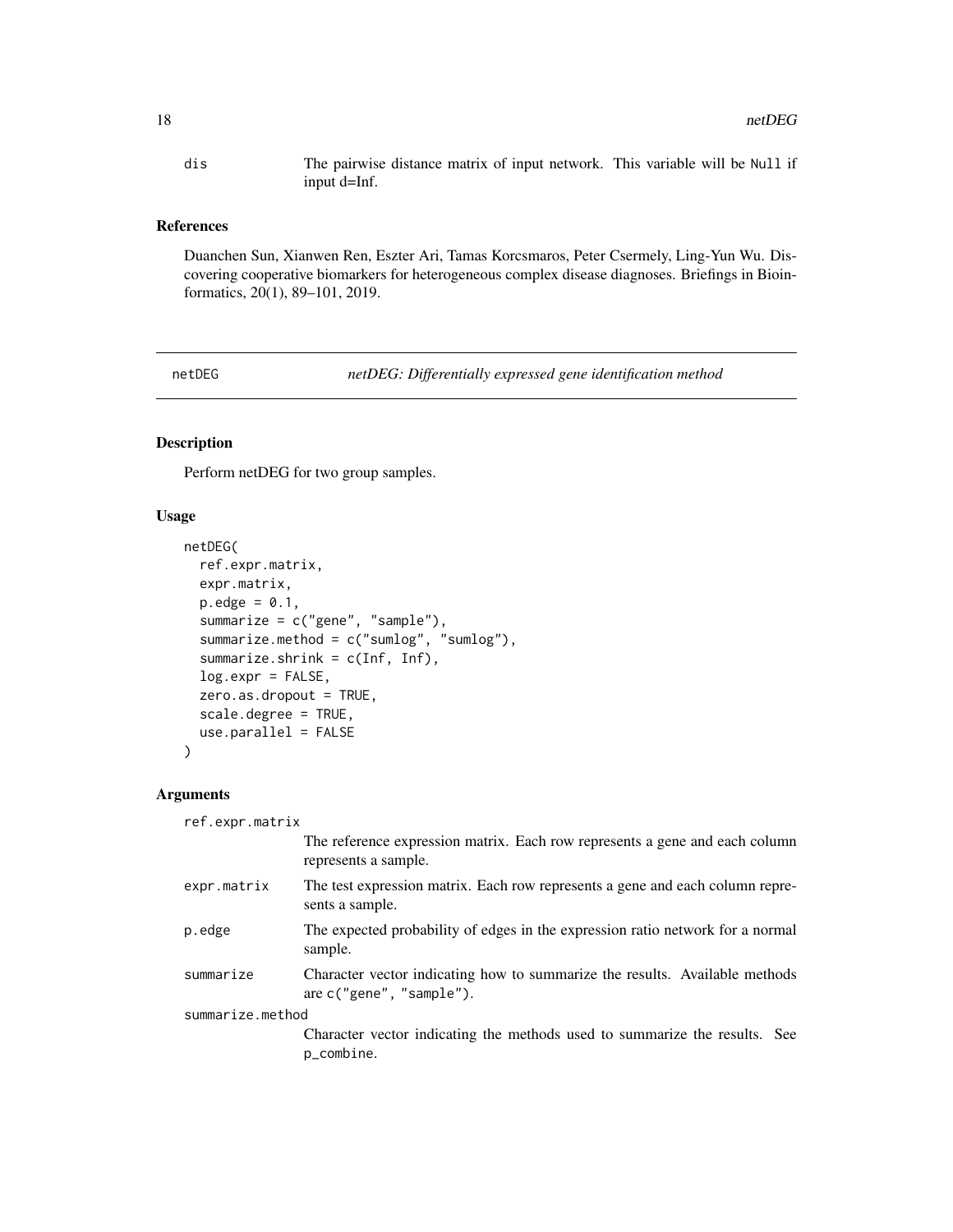<span id="page-18-0"></span>

| summarize.shrink |                                                                                                    |  |
|------------------|----------------------------------------------------------------------------------------------------|--|
|                  | Numeric vector indicating the shrink parameter to summarize the results. See<br>p_combine.         |  |
| log.expr         | Logical variable indicating whether the input expression matrix is in logarithmic<br>scale.        |  |
| zero.as.dropout  |                                                                                                    |  |
|                  | Logical variable indicating whether the zero expressions are regarded as dropouts.                 |  |
| scale.degree     | Logical variable indicating whether the degree values are scaled according to<br>the dropout rate. |  |
| use.parallel     | Logical variable indicating to use the BiocParallel package to accelerate com-<br>putation.        |  |

## Value

This function will return a list with the following components:

| up      | A numeric matrix with same dimension as expr.matrix, containing the p-<br>values of up-regulation test.                                                                              |
|---------|--------------------------------------------------------------------------------------------------------------------------------------------------------------------------------------|
| down    | A numeric matrix with same dimension as expr.matrix, containing the p-<br>values of down-regulation test.                                                                            |
| twoside | A numeric matrix with same dimension as expr.matrix, containing the p-<br>values of twoside test.                                                                                    |
| rev     | A list containing the reverse comparison results, containing three components:<br>up, down, and twoside. Available if the gene method is specified in summarize<br>argument.         |
| gene    | A list containing the gene-wise summaried results, containing three compo-<br>nents: up, down, and two side. Available if the gene method is specified in<br>summarize argument.     |
| sample  | A list containing the sample-wise summaried results, containing three compo-<br>nents: up, down, and two side. Available if the sample method is specified in<br>summarize argument. |

| netDEG_pvalue | Calculate netDEG p-values |  |
|---------------|---------------------------|--|
|---------------|---------------------------|--|

## Description

Perform the single or two side tests and calculate the p-values.

## Usage

```
netDEG_pvalue(ref.ratio.dist, expr.val, log.expr = FALSE, scale.degree = FALSE)
```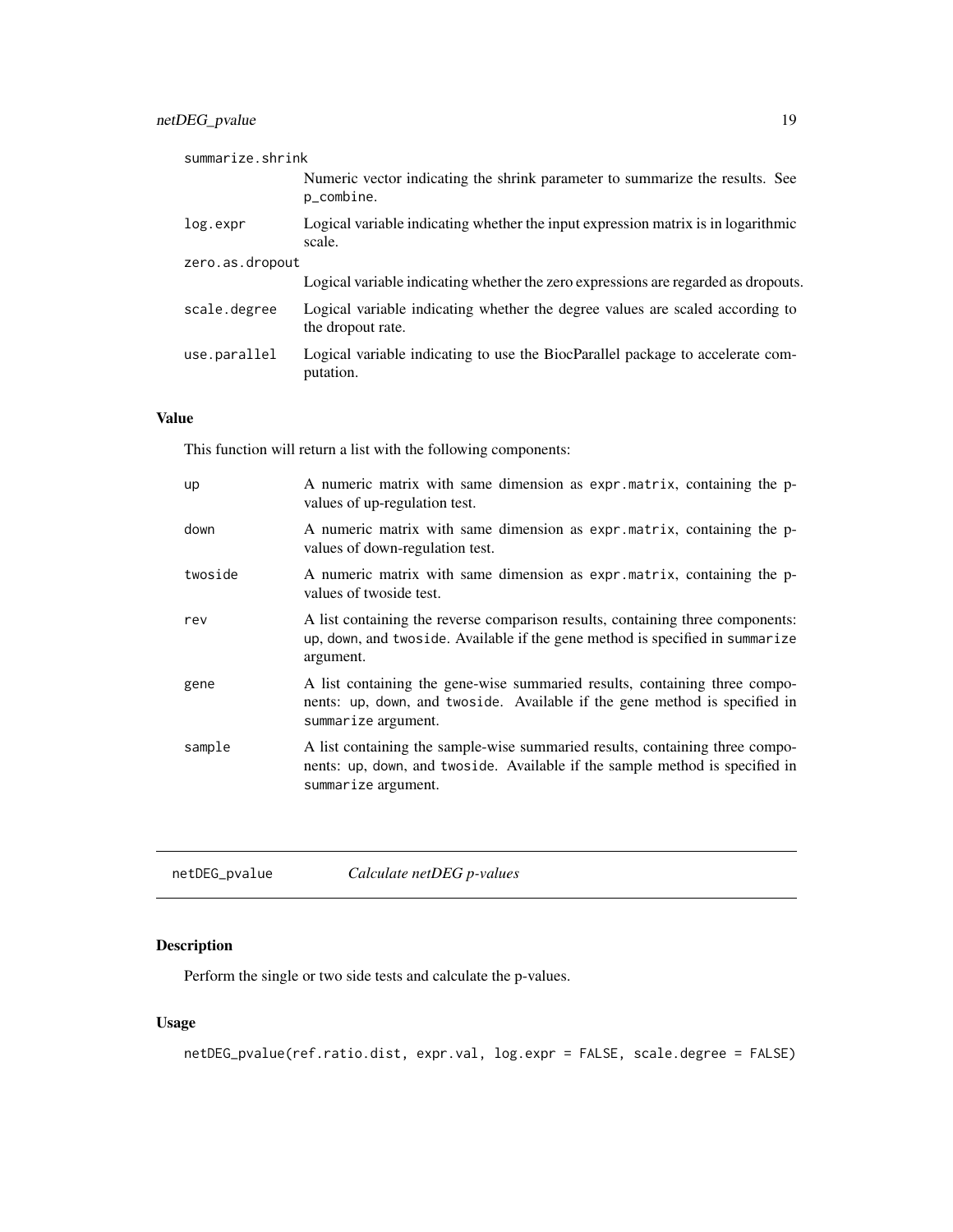## <span id="page-19-0"></span>Arguments

|              | ref.ratio.dist The expression ratio distribution profile returned by get_ratio_distribution<br>orget_ratio_distribution2. |
|--------------|---------------------------------------------------------------------------------------------------------------------------|
| expr.val     | Numeric vector of gene expression values in the sample.                                                                   |
| log.expr     | Logical variable indicating whether the input expression vector is in logarithmic<br>scale.                               |
| scale.degree | Logical variable indicating whether the degree values are scaled according to<br>the dropout rate.                        |

## Value

This function will return a list with the following components:

| up      | A numeric vector containing the p-values of up-regulation test.   |
|---------|-------------------------------------------------------------------|
| down    | A numeric vector containing the p-values of down-regulation test. |
| twoside | A numeric vector containing the p-values of two side test.        |

<span id="page-19-1"></span>

| net_align | Network alignment method based on conditional random fields |
|-----------|-------------------------------------------------------------|
|           |                                                             |

## Description

Find the maximal matching subnetworks from a target network for a query network based on the conditional random fields (CRF) model.

## Usage

```
net_align(
 query.net,
  target.net,
 node.sim,
 query.type = 4,
 delta.d = 1e-10,delta.c = 0.5,
 delta.e = 1,delta.s = 1,
 output = "result.txt"
)
```
## Arguments

| query.net  | The input file name of the query network.                                                              |
|------------|--------------------------------------------------------------------------------------------------------|
| target.net | The input file name of the target network.                                                             |
| node.sim   | The input file name of the node similarity scores between the query network and<br>the target network. |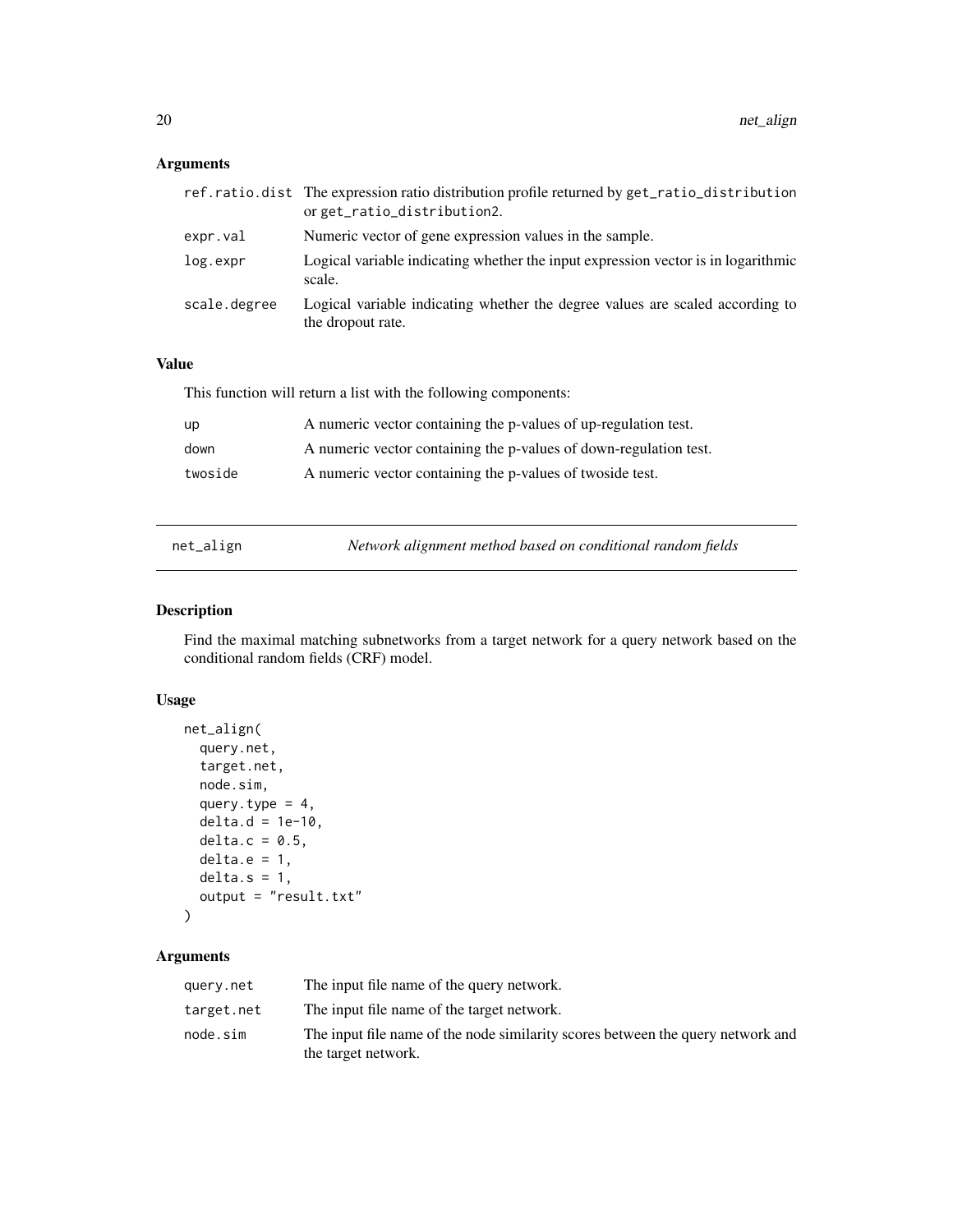#### <span id="page-20-0"></span>net\_query 21

| query.type | The querying network type: $1$ - general, $2$ - chain, $3$ - tree, $4$ - heuristic.                                                                                                                                      |
|------------|--------------------------------------------------------------------------------------------------------------------------------------------------------------------------------------------------------------------------|
| delta.d    | The parameter delta.d is a parameter for deletions.                                                                                                                                                                      |
| delta.c    | The parameter delta.c is a parameter for consecutive deletions.                                                                                                                                                          |
| delta.e    | The parameter deltate is a parameter for single deletion.                                                                                                                                                                |
| delta.s    | The parameter deltals is a parameter for insertions.                                                                                                                                                                     |
| output     | The suffix of output file name. The output contains two files in the working<br>directory. One is the matching nodes and edges between query network and<br>target network, the other is the unique matching node pairs. |

#### Details

This is an approach for network alignment problem based on conditional random field (CRF) model which uses the node similarity and structure information equally. This method is based on our network querying method [net\\_query](#page-20-1). This method uses an iterative strategy to get the one-to-one map between the query network and target netowrk.

More details can be seen in [net\\_query](#page-20-1).

#### References

Qiang Huang, Ling-Yun Wu, and Xiang-Sun Zhang. CNetA: Network alignment by combining biological and topological features. In Proceedings of 2012 IEEE International Conference on Systems Biology (ISB), 220-225, IEEE, 2012.

Qiang Huang, Ling-Yun Wu, and Xiang-Sun Zhang. Corbi: A new R package for biological network alignment and querying. BMC Systems Biology, 7(Suppl 2):S6, 2013.

#### Examples

```
## Not run:
library(Corbi)
## An example: "querynet.txt", "targetnet.txt", "nodesim.txt" are
## three input files in the working directory
net_align("querynet.txt", "targetnet.txt", "nodesim.txt")
## End(Not run)
```
<span id="page-20-1"></span>net\_query *Network querying method based on conditional random fields*

#### <span id="page-20-2"></span>Description

Find the best matching subnetworks from a large target network for small query networks based on the conditional random fields (CRF) model.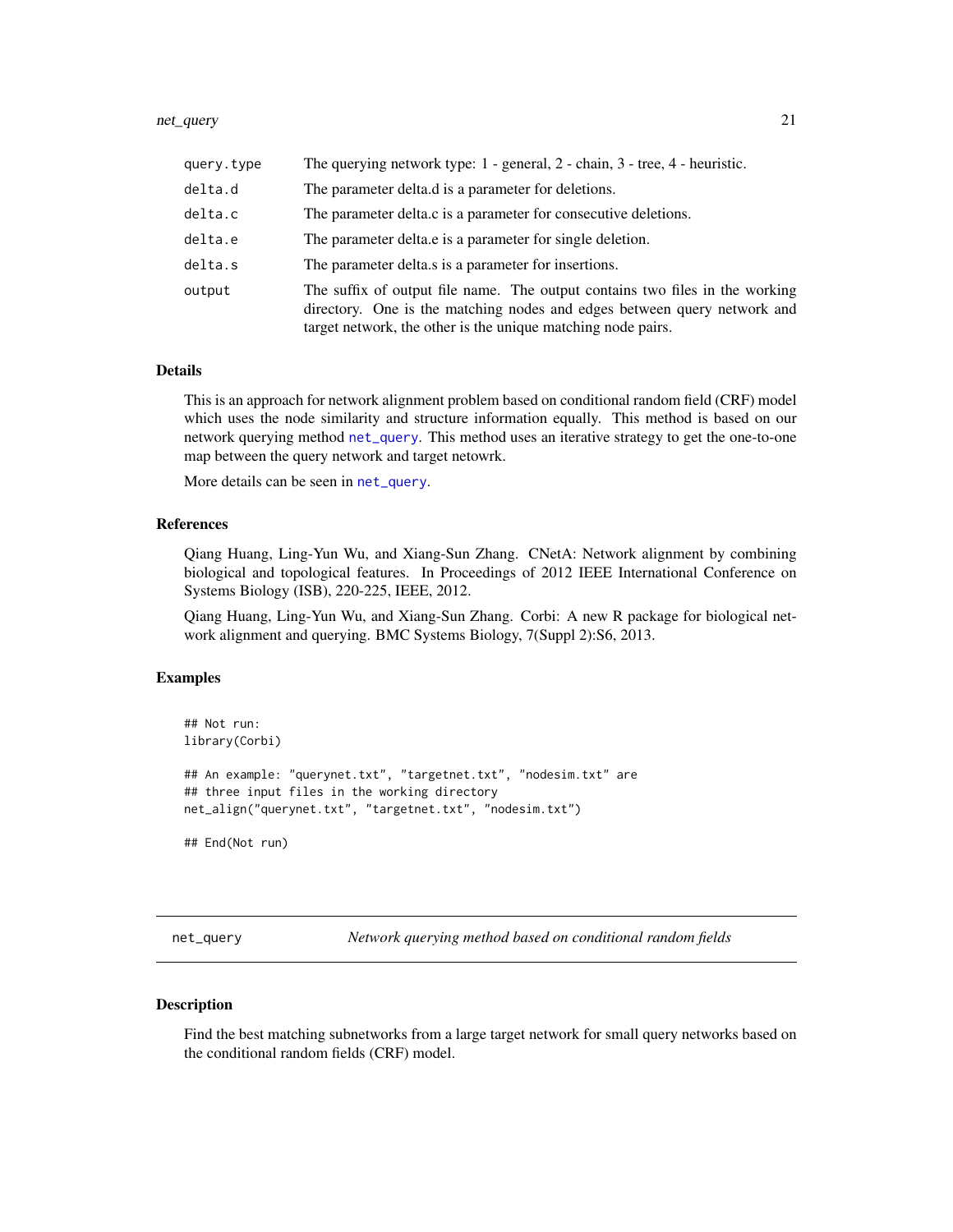## Usage

```
net_query(
  query.net,
  target.net,
  node.sim,
  query.type = 4,
  delta.d = 1e-10,delta.c = 0.5,
  delta.e = 1,
  delta.s = 1,output = "result.txt"
)
net_query_batch(
  query.nets,
  target.net,
  node.sim,
  query.type = 4,
  delta.d = 1e-10,
  delta.c = 0.5,
  delta.e = 1,
  delta.s = 1,output = "result.txt"
)
```
## Arguments

| query.net  | The input file name of the query network.                                                              |
|------------|--------------------------------------------------------------------------------------------------------|
| target.net | The input file name of the target network.                                                             |
| node.sim   | The input file name of the node similarity scores between the query network and<br>the target network. |
| query.type | The querying network type: 1 - general, 2 - chain, 3 - tree, 4 - heuristic.                            |
| delta.d    | The parameter delta.d is a parameter for deletions.                                                    |
| delta.c    | The parameter delta.c is a parameter for consecutive deletions.                                        |
| delta.e    | The parameter delta e is a parameter for single deletion.                                              |
| delta.s    | The parameter delta is a parameter for insertions.                                                     |
| output     | The suffix of output file name.                                                                        |
| query.nets | The vector of input file names of the query networks.                                                  |

#### Details

This is an approach for network querying problem based on conditional random field (CRF) model which can handle both undirected and directed networks, acyclic and cyclic networks, and any number of insertions/deletions.

When querying several networks in the same target network, [net\\_query\\_batch](#page-20-2) will save much time.

<span id="page-21-0"></span>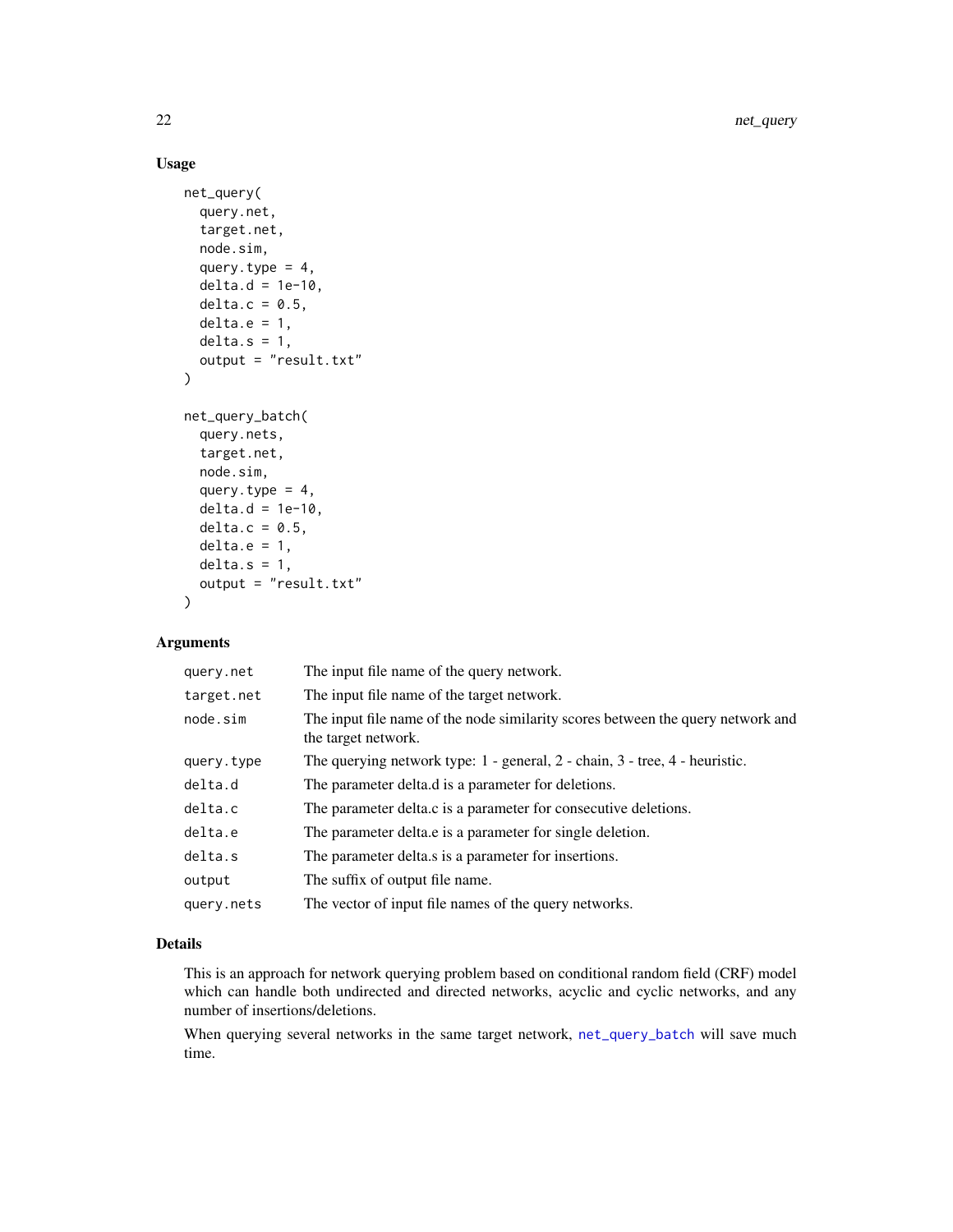#### net\_query 23

• query.net: The query network file is written as follows: v1 v2 v3 v4 v5 v3 v4 ...

where v1, v2, v3, v4, v5  $\ldots$  are the nodes' names and each line indicates there are edges between the first node and other nodes in the line. For example, the first line denotes 4 edges:  $(v1, v2), (v1, v3), (v1, v4),$  and  $(v1, v5)$ .

- target.net: The format of this file is the same as the query network file.
- node.sim: This similarity file's format is as follows:

```
v1 V1 s1
v1 V2 s2
```
v1 is the node from the query network, V1 is the node from the target network, s1 is the similarity score between the node v1 and V1, and so on.

- query.type: If query.type  $= 1$ , the loopy belief propagation (LBP) algorithm will be applied, which is an approximate algorithm for a general graph with loops. If the query is a chain or tree, there are exact algorithms. Set query.type  $= 2$  when the query is a chain, and query.type  $=$  3 when the query is a tree. The heuristic algorithm will be used when query.type  $=$  4, which will try the exact algorithm (junction tree algorithm) first and resort to LBP algorithm when the exact algorithm failed. The default value is 4.
- delta.d: The smaller delta.d is, the heavier penalty for deletions.
- delta.c: The smaller delta.c is, the heavier penalty for consecutive deletions.
- delta.e: The smaller delta.e is, the heavier penalty for single deletion.
- delta.s: The larger delta.s indicates heavier penalty for insertions.

#### References

Qiang Huang, Ling-Yun Wu, and Xiang-Sun Zhang. An Efficient Network Querying Method Based on Conditional Random Fields. Bioinformatics, 27(22):3173-3178, 2011.

## Examples

```
## Not run:
library(Corbi)
## An example: "querynet.txt", "targetnet.txt", "nodesim.txt" are
## three input files in the working directory
net_query("querynet.txt", "targetnet.txt", "nodesim.txt", query.type=3)
## End(Not run)
## Not run:
## Batch example
net_query_batch(c("querynet.txt", "querynet2.txt"),
  "targetnet.txt", "nodesim.txt", query.type=3)
```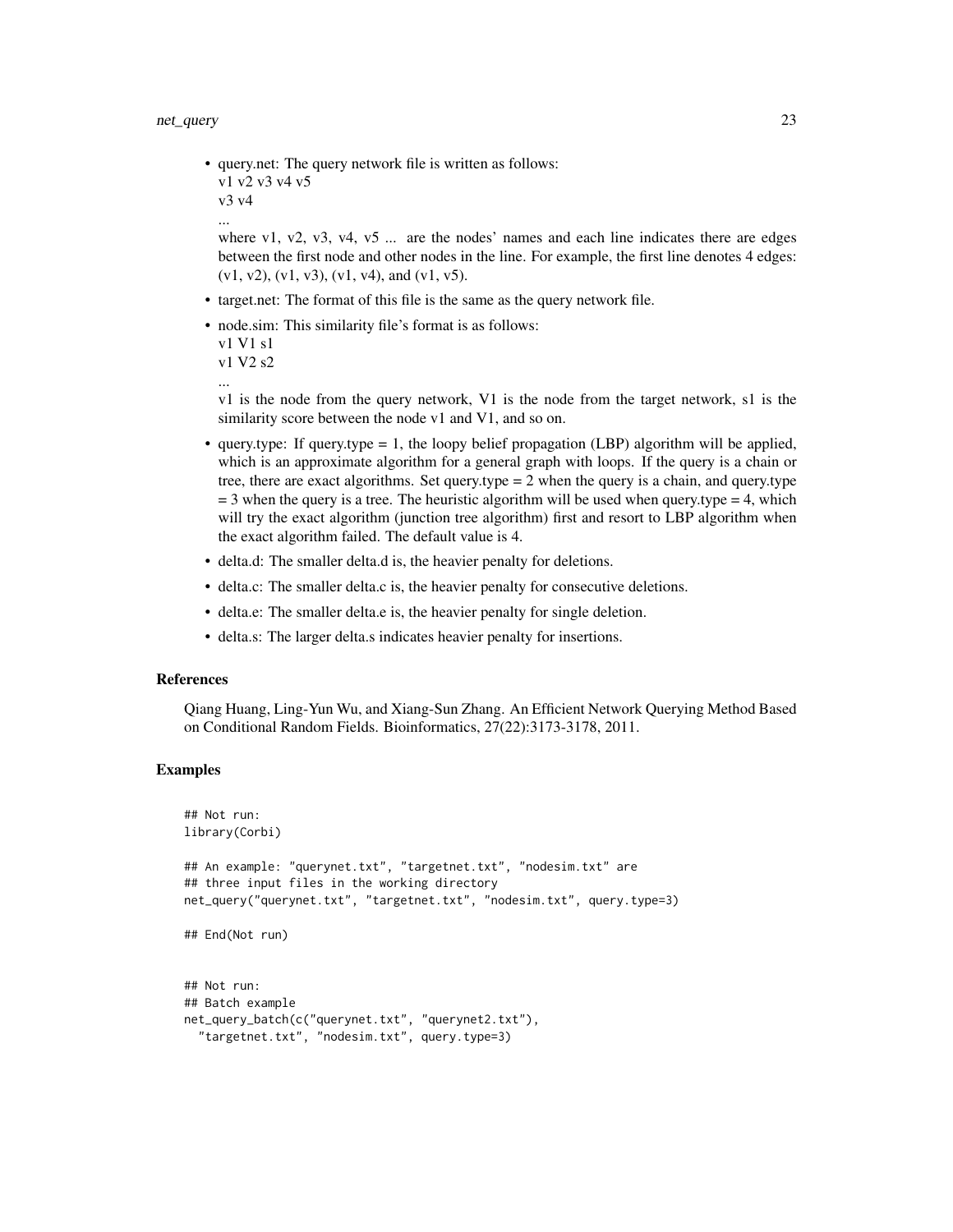<span id="page-23-0"></span>## End(Not run)

## nnzero *The number of non-zero values of a submatrix*

## Description

Retuen the number of non-zero values of the specified submatrix of a given sparse matrix rapidly

#### Usage

 $nnzero(m, rows = 1:dim(m)[1], cols = 1:dim(m)[2])$ 

## Arguments

| m    | The matrix                                                                              |
|------|-----------------------------------------------------------------------------------------|
| rows | The integer vector of row index (es) or logical vector indicated the selected rows      |
| cols | The integer vector of column index(es) or logical vector indicated the selected<br>cols |

## Details

This function implements faster calculation algorithm for the [CsparseMatrix](#page-0-0) and [RsparseMatrix](#page-0-0) class in the package Matrix.

#### Value

This function will return the number of non-zero values in the specified submatrix.

pmultihyper *The Multivariate Hypergeometric Distribution*

#### Description

The distribution function for the weighted sums of multivariate hypergeometric distribution

#### Usage

pmultihyper(x, k, m, w)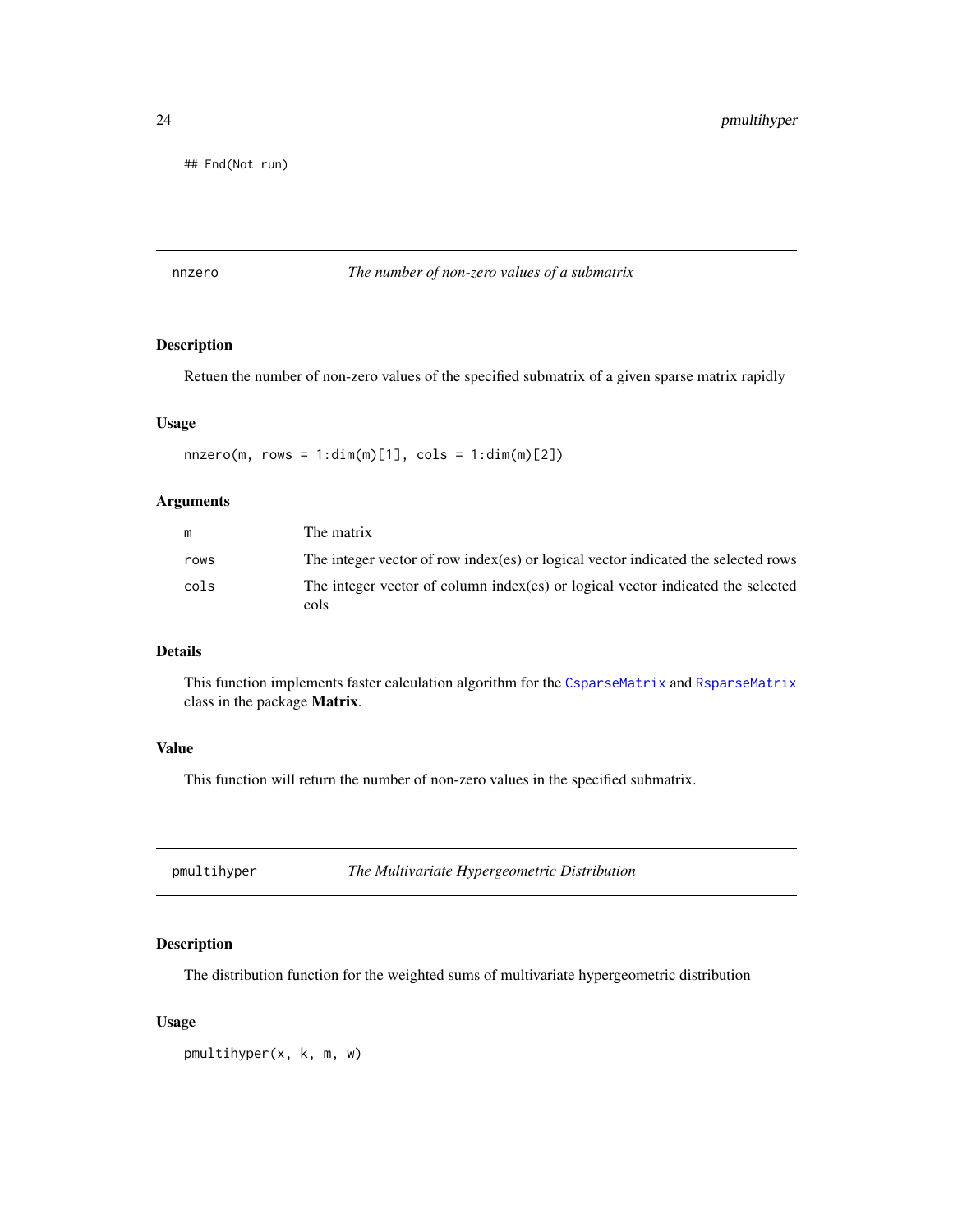## <span id="page-24-0"></span>pmultinom 25

#### Arguments

| X | The quantile of weighted sum.                                                                                                   |
|---|---------------------------------------------------------------------------------------------------------------------------------|
| k | The total number of balls drawn from the urn.                                                                                   |
| m | Integer non-negative vector of length N, containing the number of balls of each<br>color in the urn. N is the number of colors. |
| W | Numeric non-negative vector of length N, specifying the weight of balls of each<br>color.                                       |

## Details

This function gives the distribution function for the weighted sums of multivariate hypergeometric distribution by recursively calling the hypergeometric distribution density function [dhyper](#page-0-0).

#### Value

This function will return the probablity of  $P(X \leq x)$ .

## See Also

[dhyper](#page-0-0)

pmultinom *The Multinomial Distribution*

## Description

The distribution function for the weighted sums of multinomial distribution

## Usage

pmultinom(x, k, m, w)

## Arguments

| X | The quantile of weighted sum.                                                                                                                                                                                            |
|---|--------------------------------------------------------------------------------------------------------------------------------------------------------------------------------------------------------------------------|
| k | The total number of balls drawn from the urn.                                                                                                                                                                            |
| m | Numeric non-negative vector of length N, specifying the probability for drawing<br>the ball of each color; is internally normalized to sum 1. Infinite and missing<br>values are not allowed. N is the number of colors. |
| W | Numeric non-negative vector of length N, specifying the weight of balls of each<br>color.                                                                                                                                |

#### Details

This function gives the distribution function for the weighted sums of multinomial distribution by recursively calling the binomial distribution density function [dbinom](#page-0-0).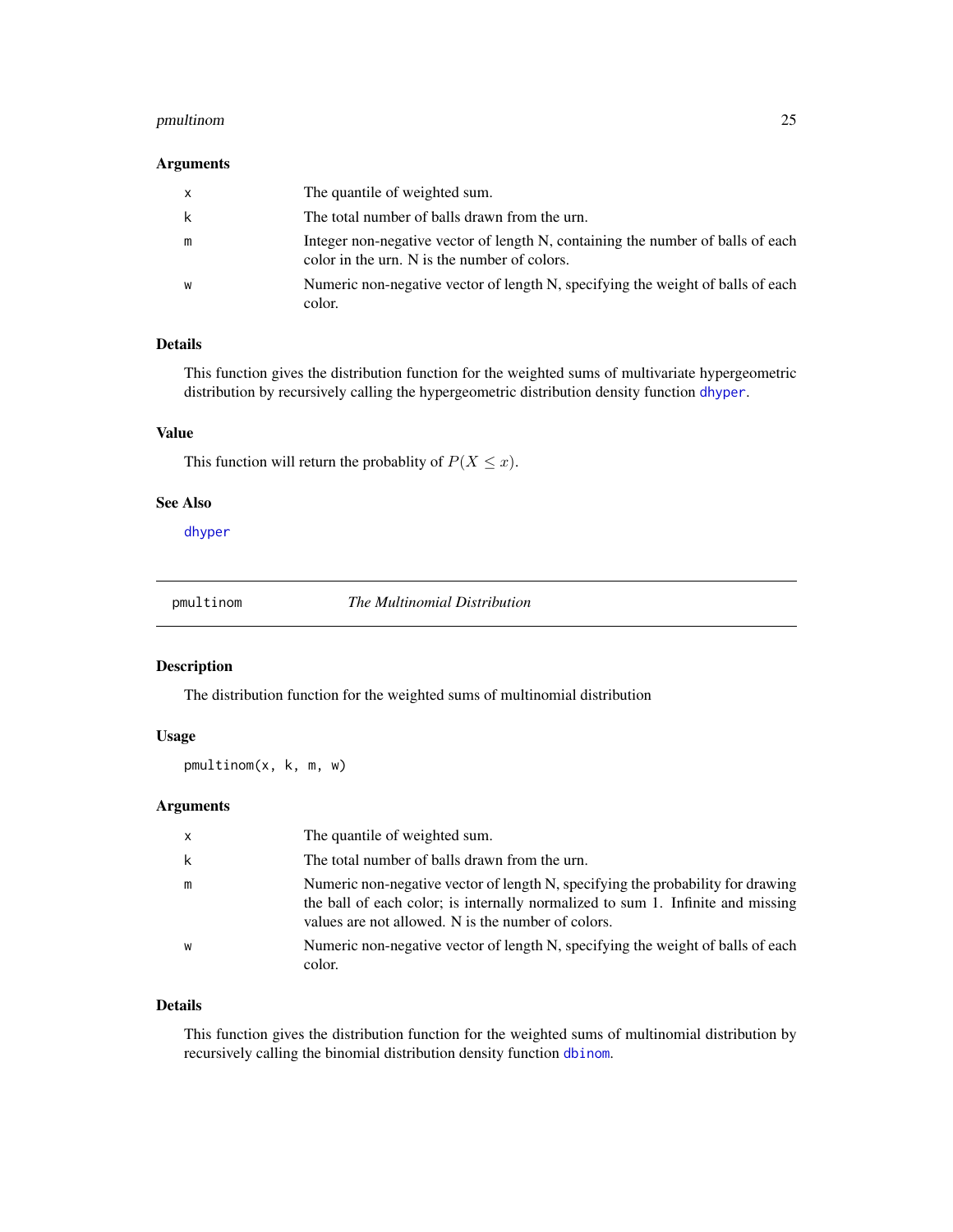## <span id="page-25-0"></span>Value

This function will return the probablity of  $P(X \le x)$ .

#### See Also

[dbinom](#page-0-0), [dmultinom](#page-0-0), [rmultinom](#page-0-0)

p\_combine *Calculate combined p-value*

## Description

Combine the statistical significance results from several independent tests by using one of several methods.

## Usage

p\_combine(p, method = "sumlog", shrink = Inf)

## Arguments

| p      | the numeric vector containing the p-values need to combine.                                               |
|--------|-----------------------------------------------------------------------------------------------------------|
| method | the method use to combine the p-values, can be "sumlog" (Fisher's method),<br>"sumz" (Stouffer's method). |
| shrink | the number of p-values used in calculation, which are uniform selected from<br>original p-value vector.   |

## Value

| р      | The combined p-value.                                                    |
|--------|--------------------------------------------------------------------------|
| $\vee$ | The value of statistic.                                                  |
| chisg  | Use "sumlog" method: The value of chi-squared statistic.                 |
| df     | Use "sumlog" method: The degrees of freedom of chi-squared distribution. |
| Z      | Use "sumz" method: The value of sum z statistic.                         |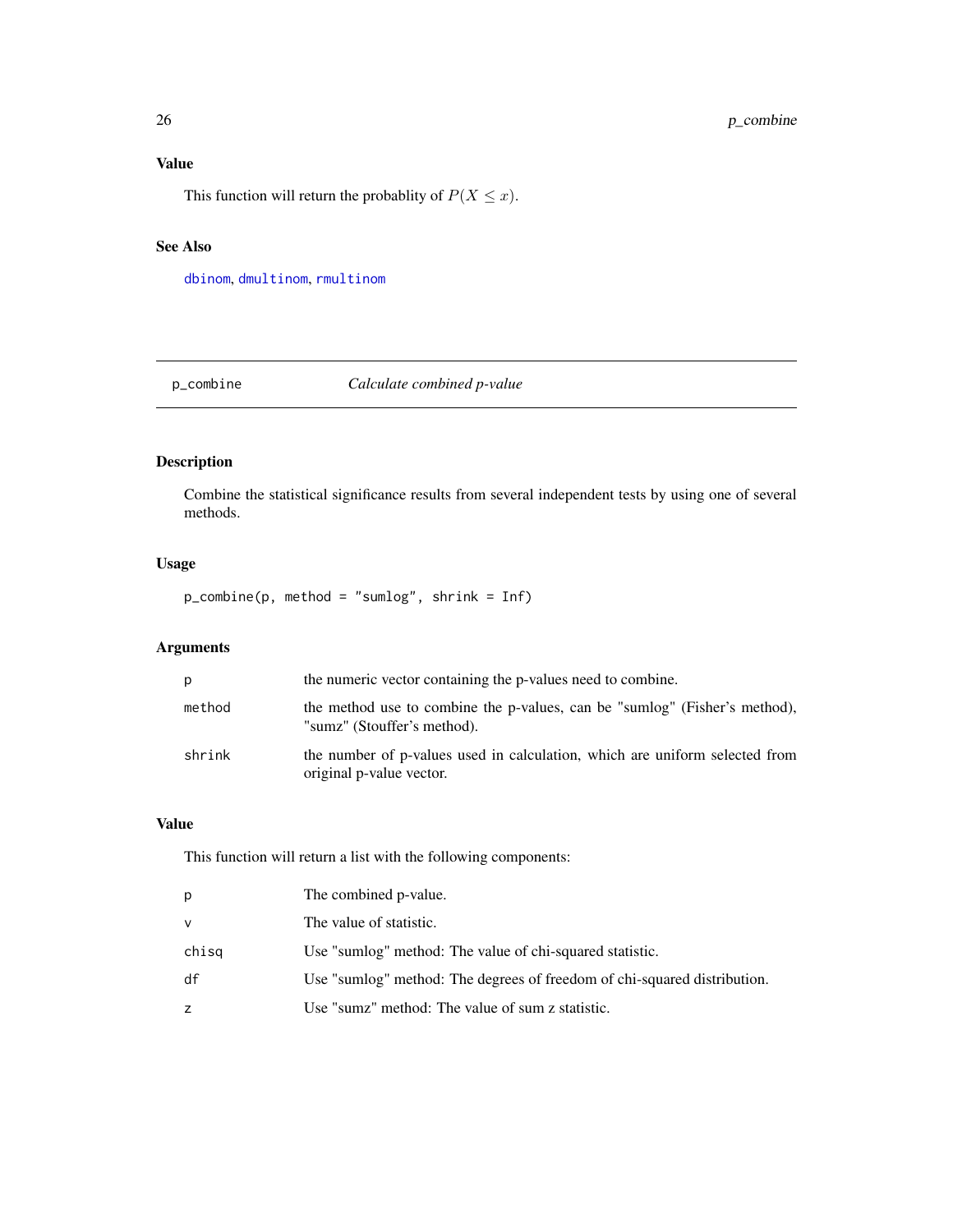<span id="page-26-1"></span><span id="page-26-0"></span>

## Description

Read the network information from a text file with specific format.

#### Usage

read\_net(file)

## Arguments

file The name of text file

## Details

This function reads the network information from a text file with specific format: each line contains two strings separated by spaces, which correspond to the names of two end points of one edge in the network.

## Value

A list with the following components:

| size   | The number of network nodes      |
|--------|----------------------------------|
| node   | The vector of network node names |
| matrix | The logical adjacency matrix     |

## See Also

[write\\_net](#page-31-1)

| rmultihyper | The Multivariate Hypergeometric Distribution |
|-------------|----------------------------------------------|
|-------------|----------------------------------------------|

## Description

Generate random variables for the multivariate hypergeometric distribution

#### Usage

rmultihyper(n, k, m)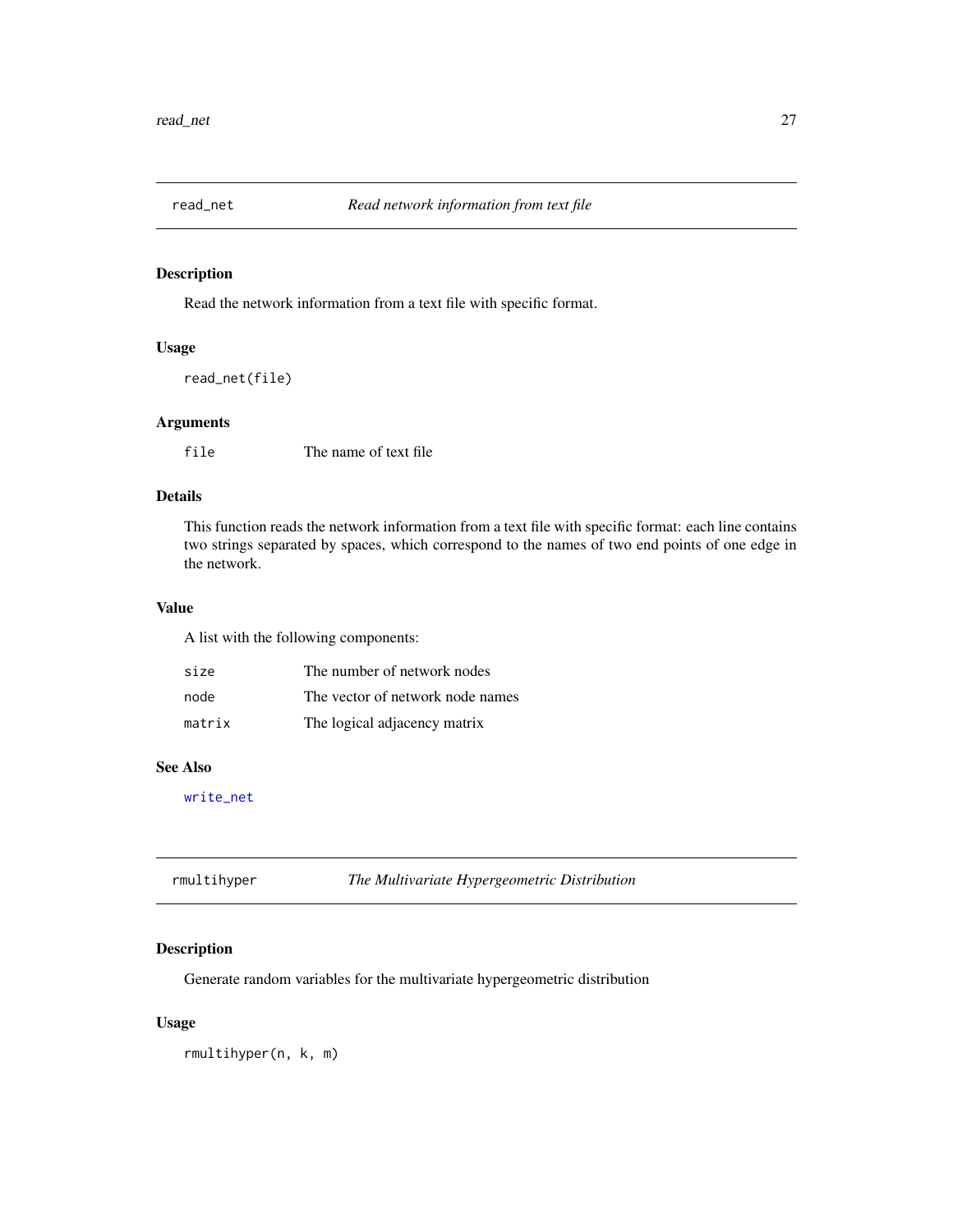#### <span id="page-27-0"></span>Arguments

| n | The number of observations.                                                 |
|---|-----------------------------------------------------------------------------|
| k | The total number of balls drawn from the urn.                               |
| m | The integer vector containing the number of balls of each color in the urn. |
|   | Length of vector is the number of colors.                                   |

### Details

This function generates random variables for the multivariate hypergeometric distribution by iteratively calling hypergeometric random variable generator [rhyper](#page-0-0).

#### Value

This function will return a matrix of length(m) rows and n columns, and each column contains the number of balls of each color drawn from the urn.

## See Also

[rhyper](#page-0-0)

simulate\_dropout *Simulate dropout expression data*

## Description

Generate the expression data with desired dropout rate

#### Usage

```
simulate_dropout(counts, dropout.rate = 0, dropout.rate.sd = 0.1)
```
#### Arguments

| counts          | expression matrix where each row is a gene and each column is a sample. |
|-----------------|-------------------------------------------------------------------------|
| dropout.rate    | the desired average dropout rate of all samples.                        |
| dropout.rate.sd |                                                                         |
|                 | the desired standard deviation of dropout rate among samples.           |

## Details

The dropout event is modelled by a logistic distribution such that the low expression genes have higher probability of dropout. The expression value of genes in a sample are randomly set to zero with probabilities associated with their true expression values until the desired dropout rate for that sample is meet.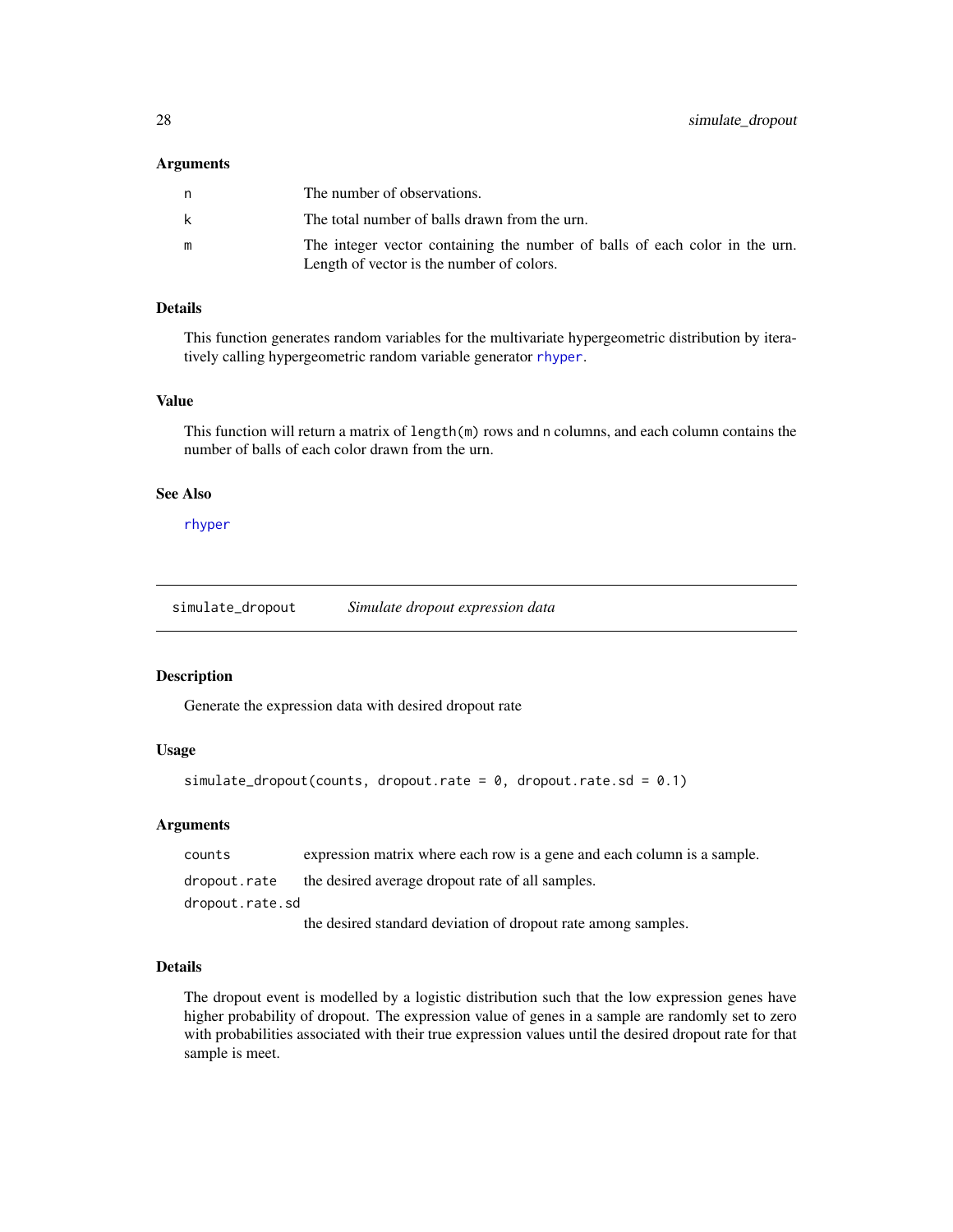### <span id="page-28-0"></span>Value

This function will return a list with the following components:

| counts          | The modified expression matrix with the same dimension as input counts. |
|-----------------|-------------------------------------------------------------------------|
| original.counts |                                                                         |
|                 | The original input expression matrix.                                   |
| dropout         | The binary matrix indicating where the dropout events happen.           |

#### References

Peter V. Kharchenko, Lev Silberstein, and David T. Scadden. Bayesian approach to single-cell differential expression analysis. Nature Methods, 11(7):740–742, 2014.

simulate\_dropout2 *Simulate dropout expression data*

#### Description

Generate the expression data with desired dropout rate range

## Usage

```
simulate_dropout2(counts, min.rate = 0, max.rate = 0.8)
```
#### Arguments

| counts   | expression matrix where each row is a gene and each column is a sample. |
|----------|-------------------------------------------------------------------------|
| min.rate | the minimum dropout rate of all samples.                                |
| max.rate | the maximum dropout rate of all samples.                                |

#### Details

The dropout event is modelled by a logistic distribution such that the low expression genes have higher probability of dropout. The expression value of genes in a sample are randomly set to zero with probabilities associated with their true expression values until the desired dropout rate for that sample is meet.

#### Value

| counts          | The modified expression matrix with the same dimension as input counts. |
|-----------------|-------------------------------------------------------------------------|
| original.counts |                                                                         |
|                 | The original input expression matrix.                                   |
| dropout         | The binary matrix indicating where the dropout events happen.           |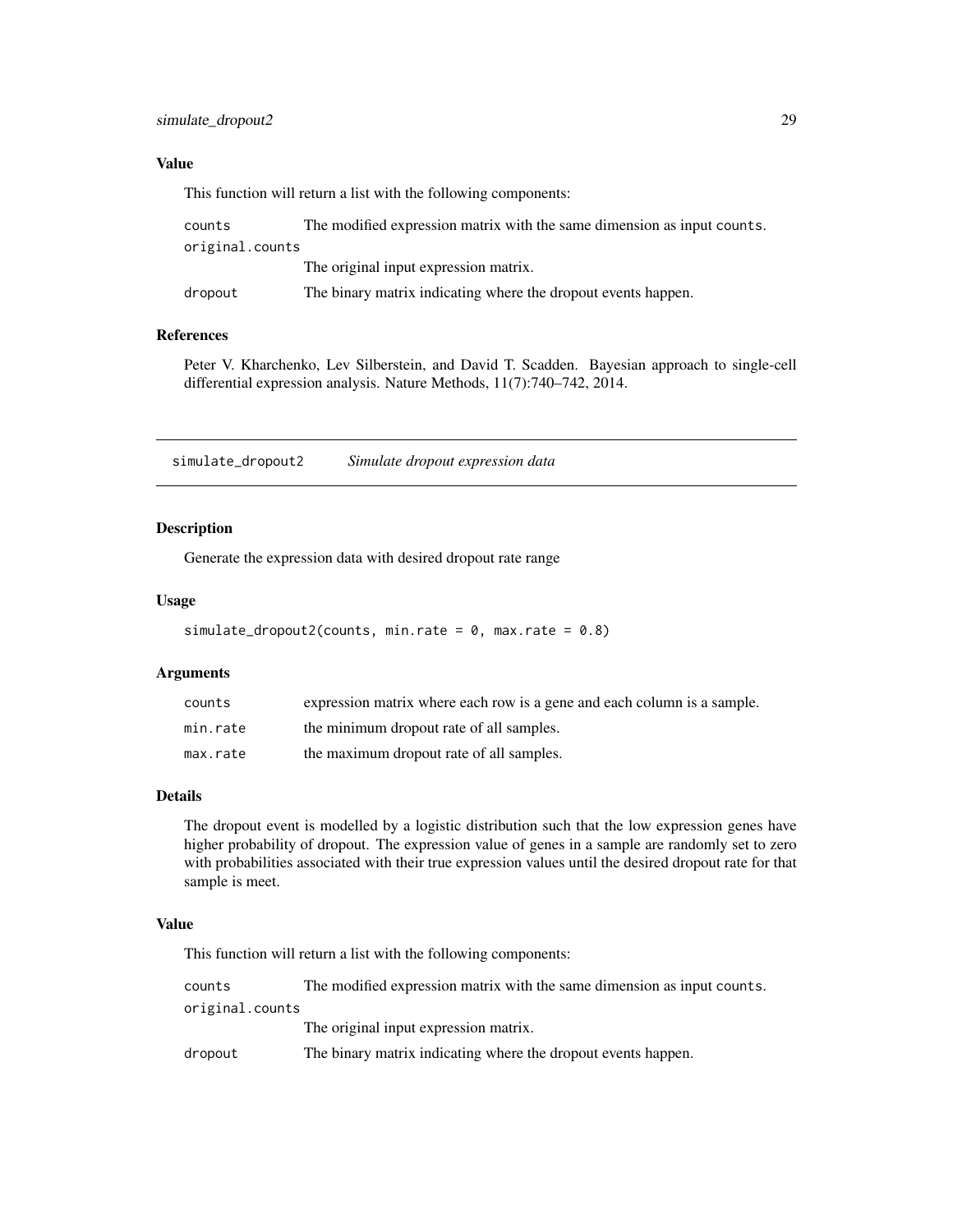## <span id="page-29-0"></span>References

Peter V. Kharchenko, Lev Silberstein, and David T. Scadden. Bayesian approach to single-cell differential expression analysis. Nature Methods, 11(7):740–742, 2014.

simulate\_sample\_groups

*Simulate sample groups from given samples with labels*

#### Description

Generate sample groups with desired labels and sizes from given sample labels.

#### Usage

```
simulate_sample_groups(labels, groups, sizes, replace = FALSE)
```
## Arguments

| labels  | a vector containing the label of each sample in the pool.                                                                             |
|---------|---------------------------------------------------------------------------------------------------------------------------------------|
| groups  | a vector containing the desired label of samples in each group. The label must<br>be available in the sample pool provided by labels. |
| sizes   | integer vector indicating the desired number of samples in each group. The<br>length must be either one or the same as groups.        |
| replace | logical variable indicating whether sampling is with replacement.                                                                     |

#### Value

This function will return a list with the same length as groups. Each component is a vector containing the indexes of samples that are sampled for the corresponding group.

submatrix *Extract a submatrix from a matrix*

## Description

Extract a specified submatrix from a sparse matrix rapidly

#### Usage

submatrix(m, rows, cols)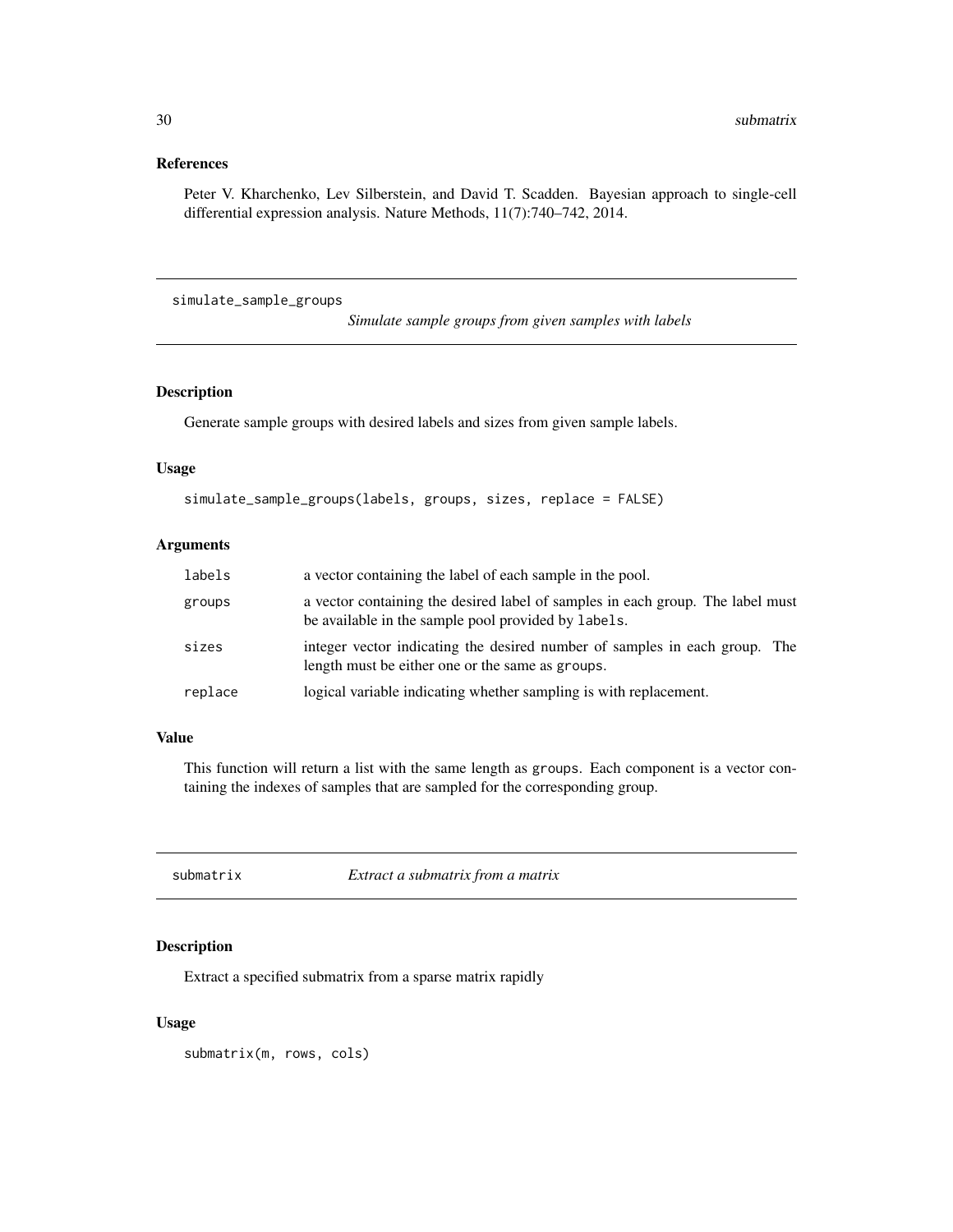### <span id="page-30-0"></span>Arguments

| m    | The matrix                               |
|------|------------------------------------------|
| rows | The integer vectors of row index $(es)$  |
| cols | The integer vectors of column index (es) |

## Details

This function implements faster submatrix extraction algorithm for the [CsparseMatrix](#page-0-0) class in the package Matrix.

## Value

This function will return the specified submatrix as a matrix of corresponding type.

<span id="page-30-1"></span>URG\_getFactor *Calculate normalization factors for URG method*

## Description

Calculate the normalization factor for each sample by using URG (uniform ratio graph) method.

## Usage

```
URG_getFactor(expr.matrix, p.edge = 0.25, p.gene = 0.4, log.expr = FALSE)
```
## Arguments

| expr.matrix | The expression matrix. Each row represents a gene and each column represents<br>a sample.   |
|-------------|---------------------------------------------------------------------------------------------|
| p.edge      | The percentage of gene pairs that are selected into the uniform ratio graph.                |
| p.gene      | The maximal percentage of genes that are selected as the stable genes.                      |
| log.expr    | Logical variable indicating whether the input expression matrix is in logarithmic<br>scale. |

## Value

This function will return a numeric vector with each element [i] represents the normalization factor of sample (i).

## References

Xinhan Ye, Ling-Yun Wu. URG: a new normalization method for gene expression data based on graph model. Manuscript.

## See Also

[URG\\_normalize](#page-31-2)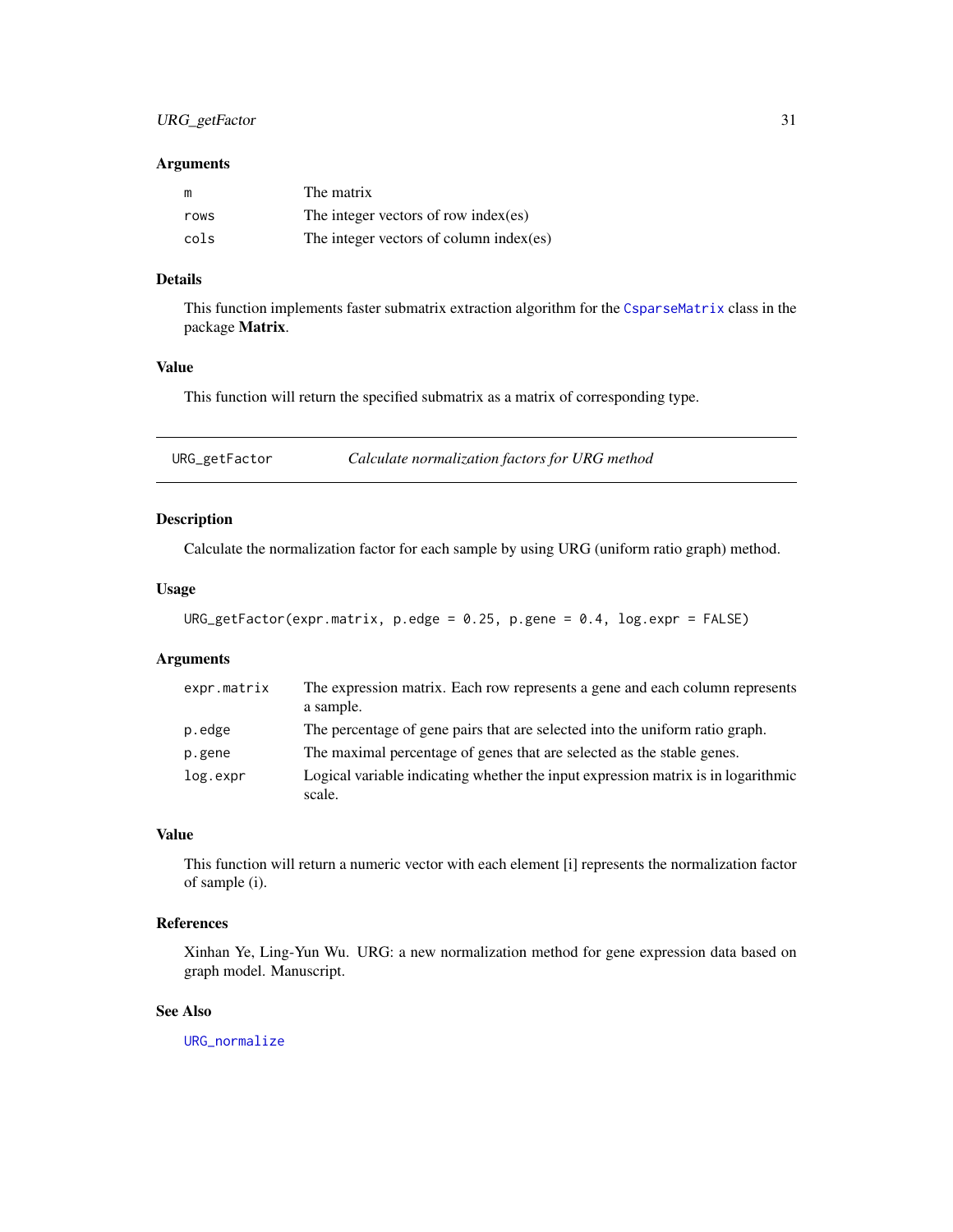<span id="page-31-2"></span><span id="page-31-0"></span>

## Description

Normalize the expression matrix by using the given factor for each sample.

## Usage

URG\_normalize(expr.matrix, factor, log.expr = FALSE)

## Arguments

| expr.matrix | The expression matrix. Each row represents a gene and each column represents<br>a sample.   |
|-------------|---------------------------------------------------------------------------------------------|
| factor      | The numeric vector of normalization factors.                                                |
| log.expr    | Logical variable indicating whether the input expression matrix is in logarithmic<br>scale. |

## Value

This function will return a numeric matrix with the same dimension of expr.matrix.

### See Also

[URG\\_getFactor](#page-30-1)

<span id="page-31-1"></span>write\_net *Write network information to text file*

## Description

Write the network information to a text file with specific format.

## Usage

write\_net(net, file)

## Arguments

| net  | A list as returned by read_net |
|------|--------------------------------|
| file | The name of text file.         |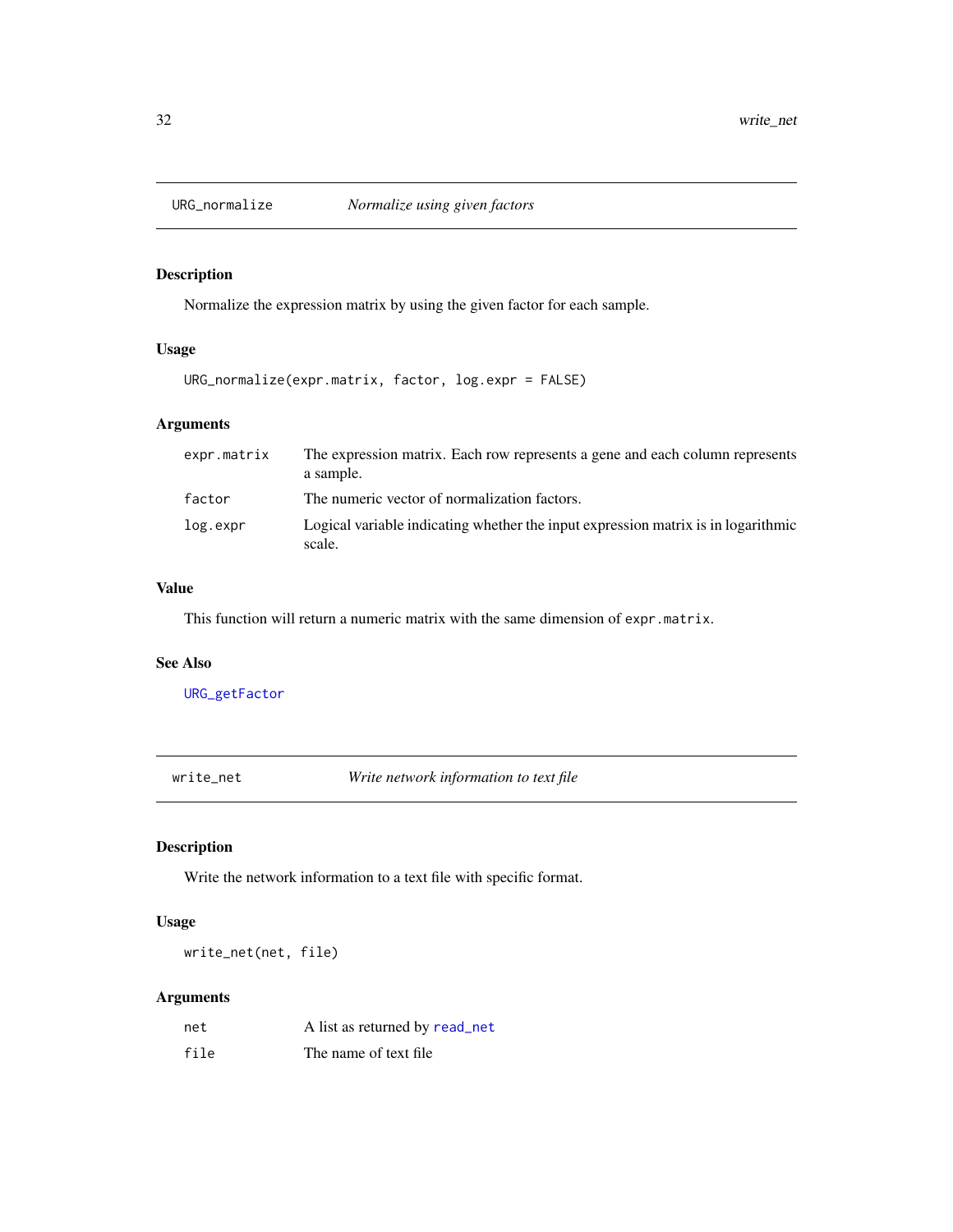#### <span id="page-32-0"></span>write\_net 33

## Details

This function writes the network information to a text file with specific format: each line contains two strings separated by spaces, which correspond to the names of two end points of one edge in the network.

#### See Also

[read\\_net](#page-26-1)